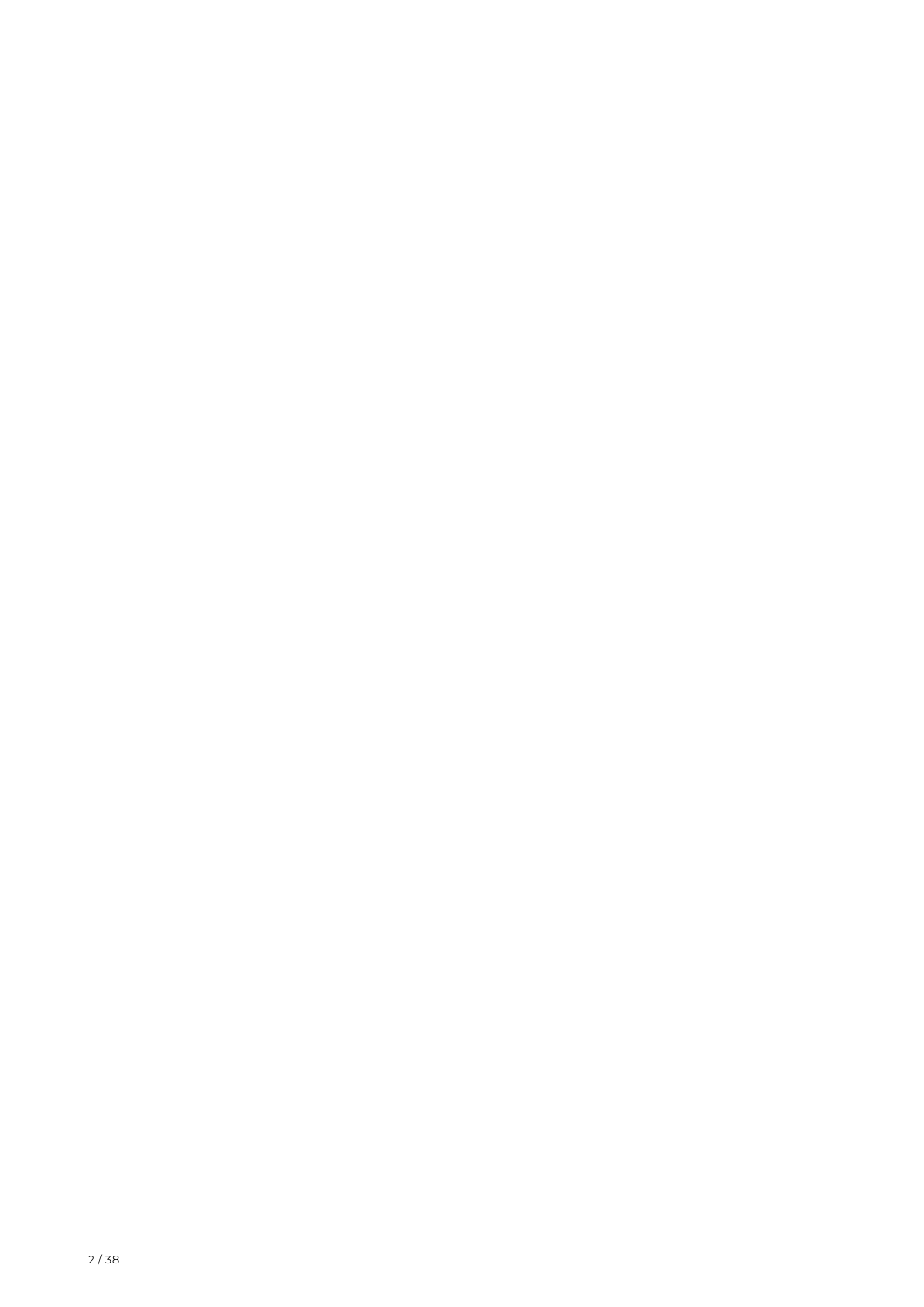

# **Inhalt**

| 2.  |                                                                                       |  |
|-----|---------------------------------------------------------------------------------------|--|
| 2.1 |                                                                                       |  |
| 2.2 |                                                                                       |  |
| 2.3 |                                                                                       |  |
| 2.4 |                                                                                       |  |
| 2.5 | seev.046.001.01 (ShareholdersIdentificationDisclosureRequestCancellationAdviceV01) 24 |  |
| 2.6 |                                                                                       |  |
| 2.7 |                                                                                       |  |
|     |                                                                                       |  |
| 3.  |                                                                                       |  |
| 3.1 |                                                                                       |  |
| 3.2 | seev.048.001.01 (ShareholderIdentificationDisclosureResponseCancellationAdviceV01)34  |  |
|     |                                                                                       |  |
| 4.  |                                                                                       |  |
| 4.1 |                                                                                       |  |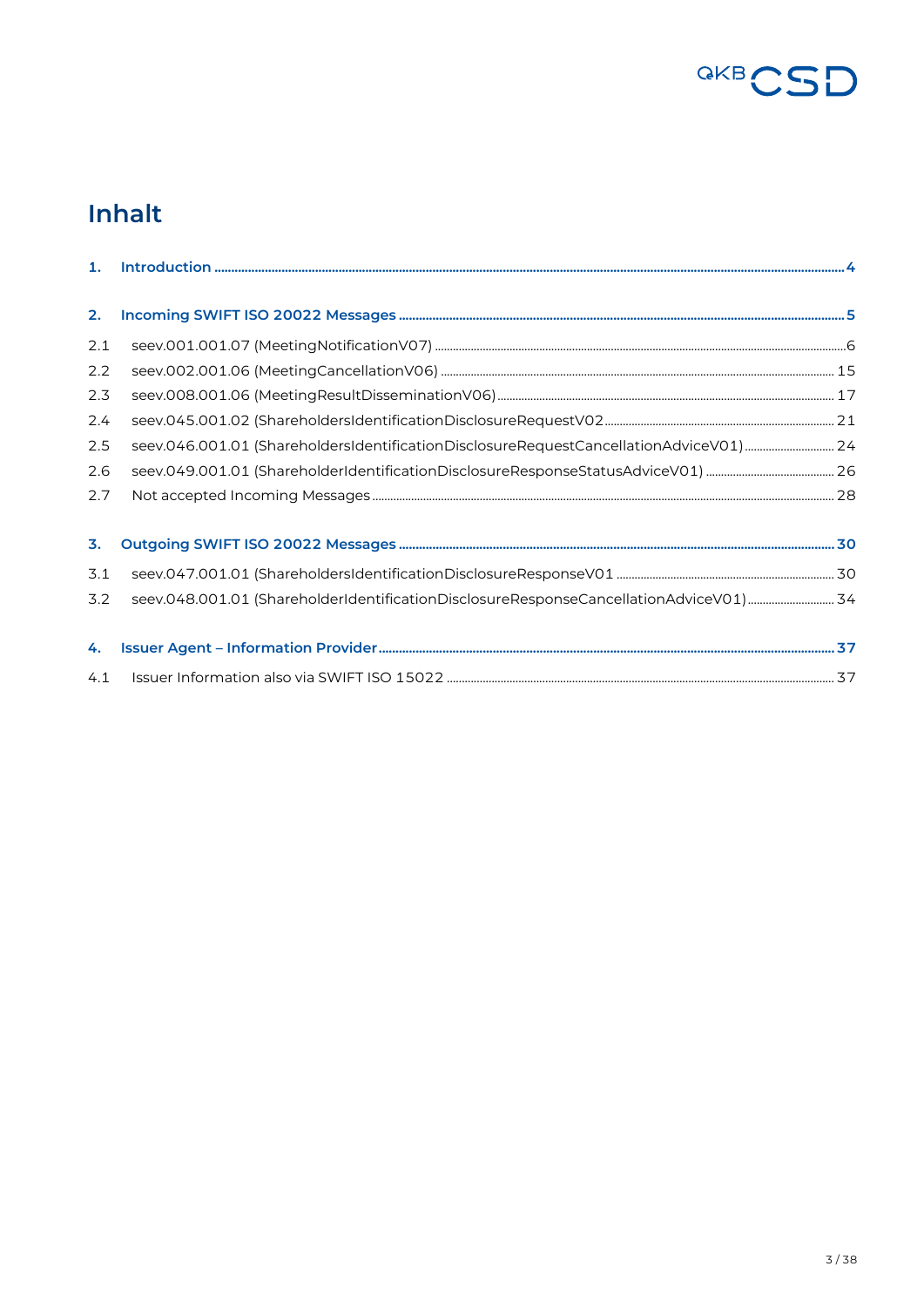# <span id="page-3-0"></span>**1. Introduction**

This document was created on the occasion of the implementation of the Shareholders Rights Directive II EU 2017/828 (SRD II) in Austria, which is valid as of September 3rd, 2020.

It describes the content of the new SWIFT message types for General Meetings (GM) and Shareholder Identification (SI) in SWIFT ISO 20022 in the context of SRD II and in addition how an issuer (or its agent) can follow his responsibility to submit these messages to OeKB CSD.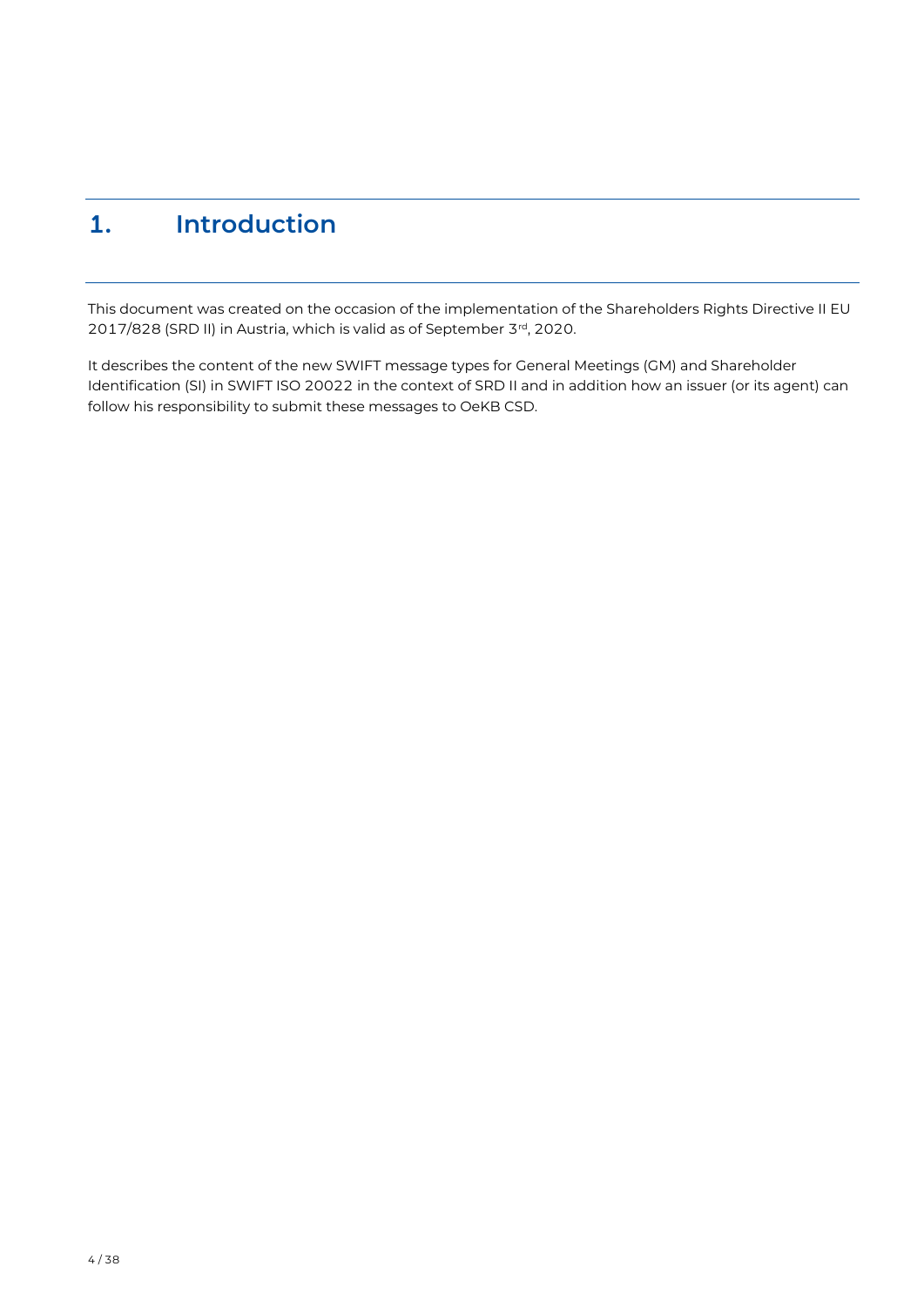

## <span id="page-4-0"></span>**2. Incoming SWIFT ISO 20022 Messages**

The following message types can be accepted by OeKB CSD:

| Message<br><b>Type</b> | <b>Notification Type</b>                                             | On BIC/ENDPOINT           | Technical<br>Specification |
|------------------------|----------------------------------------------------------------------|---------------------------|----------------------------|
| seev.001.001.07        | Meeting Notification V07                                             | OCSDATWW (FINplus)        | swift                      |
| seev.002.001.06        | MeetingCancellationV06                                               | OCSDATWW (FINplus)        | swift                      |
| seev.008.001.06        | Meeting Result Dissemination V06                                     | OCSDATWW (FINplus)        | swift                      |
| seev.045.001.02        | ShareholdersIdentificationDisclosureRequ<br>estV02                   | <b>OCSDATWW (FINplus)</b> | swift                      |
| seev.046.001.01        | ShareholdersIdentificationDisclosureRequ<br>estCancellationAdviceV01 | <b>OCSDATWW (FINplus)</b> | swift                      |
| seev.049.001.01        | ShareholderIdentificationDisclosureRespo<br>nseStatusAdviceV01       | <b>OCSDATWW (FINplus)</b> | swift                      |

#### **Restrictions:**

OeKB CSD does not accept any BIC/ENDPOINT not stated in the above list.

OeKB CSD does not accept any messages stated in the above list not meeting the SWIFT ISO 20022 format and semantics constraints.

OeKB CSD does not accept any messages stated in the above list not meeting the constraints outlined below.

OeKB CSD reserves the right to tacitly strip any information from accepted message if this information either

- exceeds the supported elements explicitly listed below or
- does not meet the general as well as element level constraints outlined below.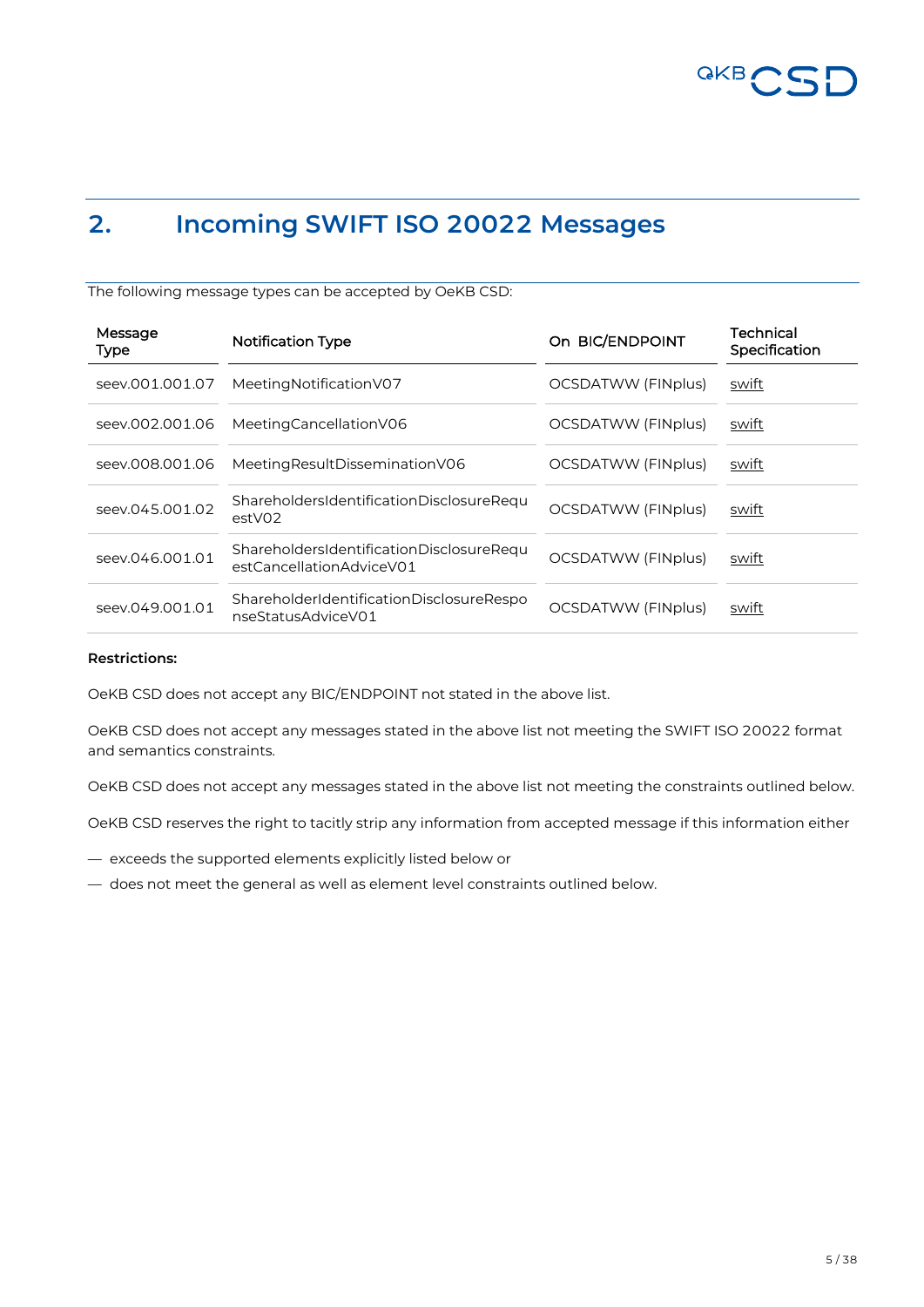# Issuer / OeKB CSD Agent **DCSDATWW (FINplus)** seev.001.001.07 MeetingNotificationV07 DCSDATW2 (CUG) only from authorized sources

#### <span id="page-5-0"></span>**2.1 seev.001.001.07 (MeetingNotificationV07)**

Please find below the official released descriptions by SMPG (fields not recommended by SMPG will not be considered in outgoing SWIFTs):

M/O: whether the field must be populated; Mandatory: must be populated for the message to be processed properly; Optional: processed if populated; any field not listed may tacitly be dropped during processing

POS: position of field in message (Business Application Header or Document Body)

Element: semantic container (ISO20022 XML Tag)

|   | POS | Element                                                              | <b>Clarifications, Details and Element Constraints</b>                                                                                                                          |
|---|-----|----------------------------------------------------------------------|---------------------------------------------------------------------------------------------------------------------------------------------------------------------------------|
| М | B   | From, <fr></fr>                                                      | The sender from a business context, which can be different than the<br>actual sender in the transport header (similar to MEOR in MT). BICFI<br>is the only accepted format.     |
| М | B   | To. $<$ To $>$                                                       | The receiver from a business context, which can be different than<br>the actual receiver in the transport header (similar to MERE in MT).<br>BICFI is the only accepted format. |
| М | B   | <b>Business</b><br>Message<br>Identifier.<br><bizmsgldr></bizmsgldr> | The sender's unique ID/reference of the message                                                                                                                                 |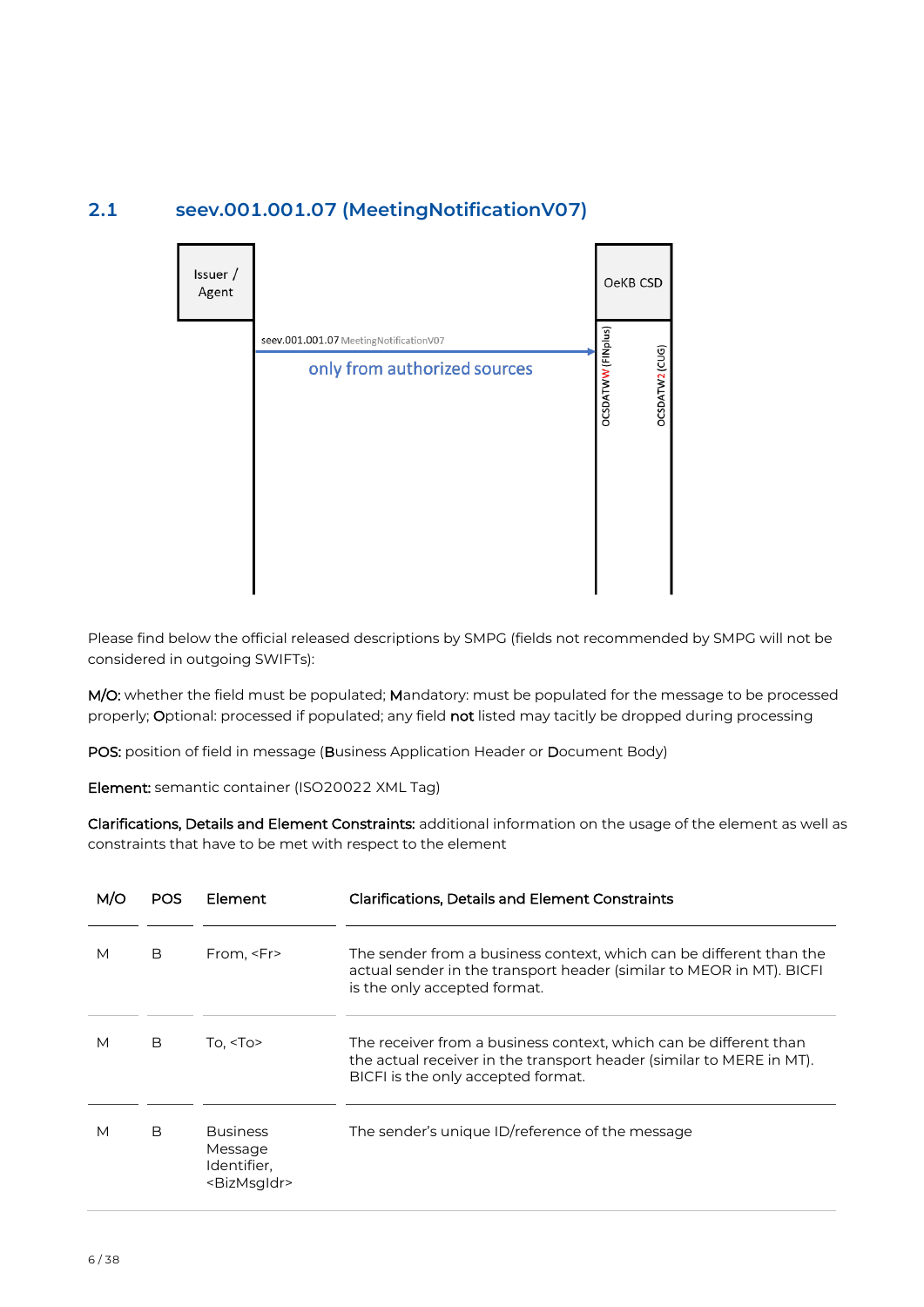

| M/O | <b>POS</b> | Element                                                                                                                             | <b>Clarifications, Details and Element Constraints</b>                                                                                                                                                                                                                                                                                                                                                                                                                                                                                                                                                                                                                              |
|-----|------------|-------------------------------------------------------------------------------------------------------------------------------------|-------------------------------------------------------------------------------------------------------------------------------------------------------------------------------------------------------------------------------------------------------------------------------------------------------------------------------------------------------------------------------------------------------------------------------------------------------------------------------------------------------------------------------------------------------------------------------------------------------------------------------------------------------------------------------------|
| M   | B          | Message<br>Definition<br>Identifier,<br><msgdefidr></msgdefidr>                                                                     | Contains the MessageIdentifier that defines the BusinessMessage,<br>e.g. <seev.001.001.07></seev.001.001.07>                                                                                                                                                                                                                                                                                                                                                                                                                                                                                                                                                                        |
| M   | B          | CreationDate,<br><credt></credt>                                                                                                    | Date and time, using ISONormalisedDateTime format,                                                                                                                                                                                                                                                                                                                                                                                                                                                                                                                                                                                                                                  |
|     |            | <b>Notification General Information</b>                                                                                             |                                                                                                                                                                                                                                                                                                                                                                                                                                                                                                                                                                                                                                                                                     |
| M   | D          | Notification Type<br><ntfctntp></ntfctntp>                                                                                          | A <repl> message should only be sent in case of a change in the<br/>previously announced general meeting notification.<br/>A <rmdr> can be sent by an account servicer to an account owner<br/>who has not responded providing its participation in a general<br/>meeting. This flow is optional and usage/timing is left to SLA.</rmdr></repl>                                                                                                                                                                                                                                                                                                                                     |
| M   | D          | Notification<br>Status<br><ntfctnsts>-<br/>Event<br/>Completeness<br/><b>Status</b><br/><evtcmpltnssts></evtcmpltnssts></ntfctnsts> | As per global market practice, a Notification message may be<br>considered complete when there are sufficient details for the client<br>to make a decision.                                                                                                                                                                                                                                                                                                                                                                                                                                                                                                                         |
| M   | D          | Notification<br><b>Status</b><br><ntfctnsts>-<br/>Event<br/>Confirmation<br/>Status<br/><evtconfsts></evtconfsts></ntfctnsts>       | A Notification message is considered confirmed when officially<br>announced by the issuer.                                                                                                                                                                                                                                                                                                                                                                                                                                                                                                                                                                                          |
| M   | D          | Shareholder<br><b>Rights Directive</b><br>Indicator<br><shrhldrrghtsdr<br>ctvlnd&gt;</shrhldrrghtsdr<br>                            | This indicator should be set to YES (value "true") only when the<br>general meeting is in scope of SRD II and the notification has been<br>received from the issuer CSD or first intermediary, which in turn it<br>has received it from the issuer.<br>Any other intermediary in the chain should report the value of this<br>indicator as per the value received from the previous intermediary.<br>When the indicator is set to NO, the notification is to be intended as<br>in scope of SRD II but not received from the issuer CSD or first<br>intermediary or the issuer.<br>If the general meeting is outside the scope of SRD II, this indicator<br>should not be populated. |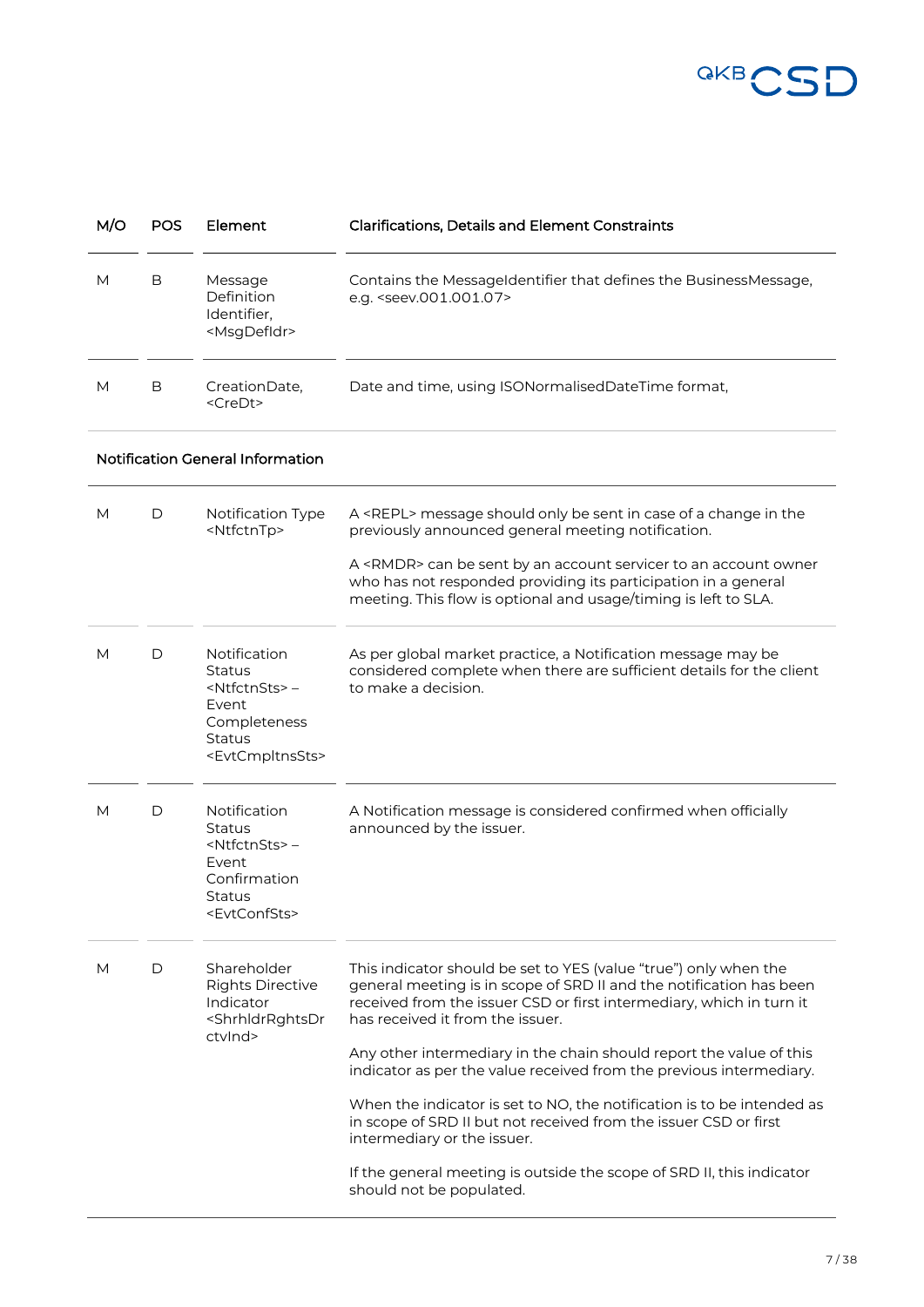M/O POS Element Clarifications, Details and Element Constraints

|         | <b>Notification Update</b> |                                                                                                                                           |                                                                                                                                                                                                                                                            |  |  |
|---------|----------------------------|-------------------------------------------------------------------------------------------------------------------------------------------|------------------------------------------------------------------------------------------------------------------------------------------------------------------------------------------------------------------------------------------------------------|--|--|
| М       | D                          | Previous<br>Notification<br>Identification<br><prvsntfctnld></prvsntfctnld>                                                               | It should always be present when sending a REPL or RMDR                                                                                                                                                                                                    |  |  |
| М       | D                          | Reconfirm<br>Instructions<br><rcnfrminstrs></rcnfrminstrs>                                                                                | This indicator should be set to YES (value "true") only if previously<br>received meeting instructions can no longer be processed due to<br>changes in the agenda or resolutions and new instructions are<br>accordingly required.                         |  |  |
| Meeting |                            |                                                                                                                                           |                                                                                                                                                                                                                                                            |  |  |
| М       | D                          | Meeting<br>Identification<br><mtgld></mtgld>                                                                                              | This is the account servicer identification for the general meeting. It<br>is recommended to be used in all cases, even if the issuer has<br>provided an identification                                                                                    |  |  |
| М       | D                          | <b>Issuer Meeting</b><br>Identification<br><lssrmtgld></lssrmtgld>                                                                        | It must always be used, if provided by the issuer (its agent or third<br>party nominated by it)                                                                                                                                                            |  |  |
| М       | D                          | Type <tp></tp>                                                                                                                            |                                                                                                                                                                                                                                                            |  |  |
| М       | D                          | Announcement<br>Date<br><anncmntdt></anncmntdt>                                                                                           | As announced by the issuer                                                                                                                                                                                                                                 |  |  |
| М       | D                          | Participation -<br>Participation<br>Method<br><prtcptnmtd></prtcptnmtd>                                                                   | This should be used to report the participation method supported<br>by the issuer.<br>Code is the only accepted format. Please refer to the table at the<br>end of this section to understand how participation method and<br>vote methods should be used. |  |  |
| М       | D                          | Participation -<br><b>Issuer Deadline</b><br>For Voting<br><issrddinforvtng<br><math display="inline">\, &gt;</math></issrddinforvtng<br> | To be populated with:<br>· meeting date for PHYS, PNHV & VIRT<br>· issuer deadline for MAIL, PRXY & EVOT<br>DateTime in UTC format is the only accepted format (YYYY-MM-<br>DDThh:mm:ss.sssZ (Z means Zulu Time ≡ UTC time ≡ zero UTC<br>offset))          |  |  |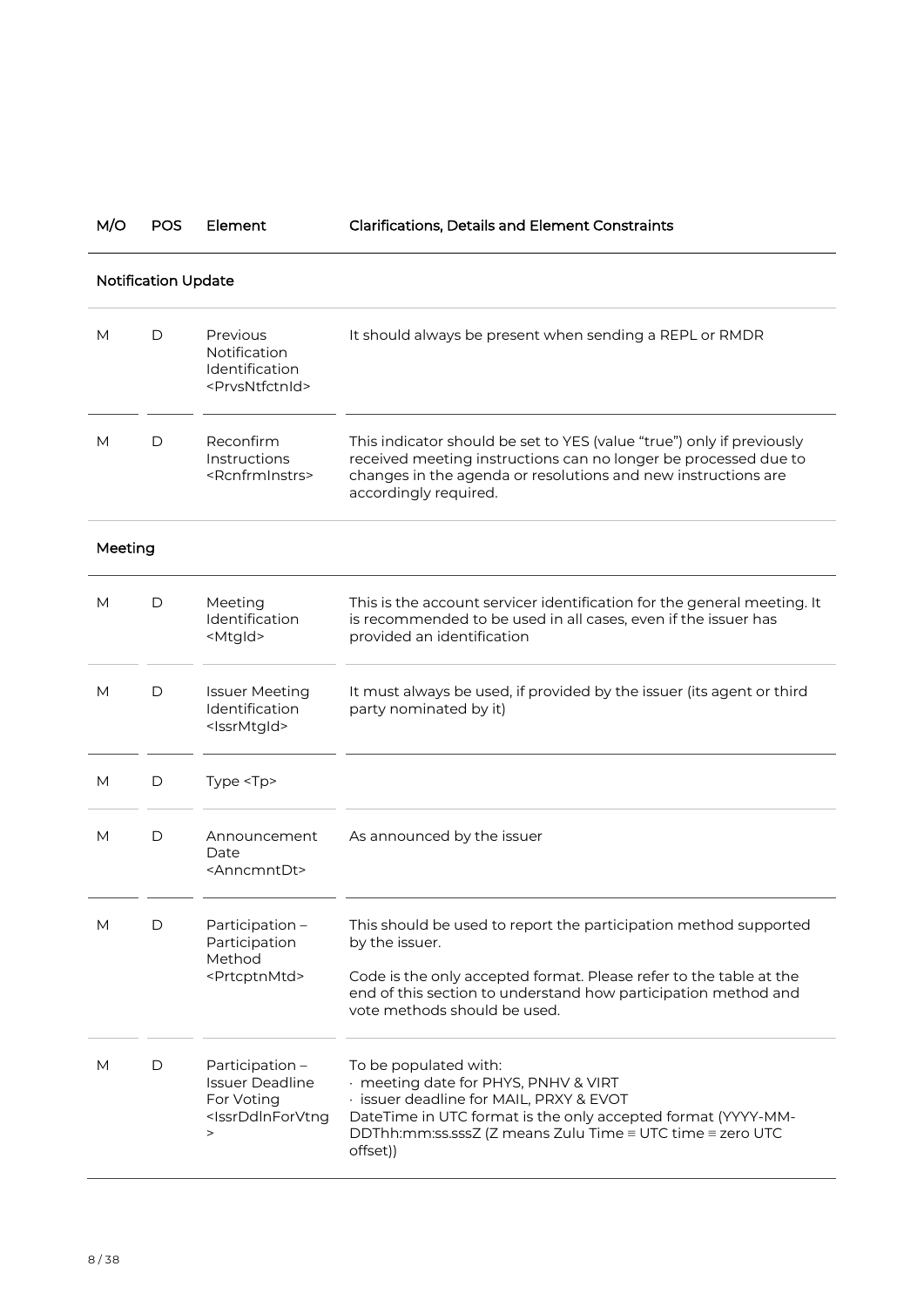

| M/O | <b>POS</b>             | Element                                                                                                          | <b>Clarifications, Details and Element Constraints</b>                                                                                                                                                                                                                                                                                     |
|-----|------------------------|------------------------------------------------------------------------------------------------------------------|--------------------------------------------------------------------------------------------------------------------------------------------------------------------------------------------------------------------------------------------------------------------------------------------------------------------------------------------|
| M   | D                      | Additional<br>Documentation<br><b>URL Address</b><br><addtldcmnttnu<br>RLAdr&gt;</addtldcmnttnu<br>              | It should carry the URL to the issuer website where full information<br>on the general meeting is provided.                                                                                                                                                                                                                                |
| M   | D                      | Entitlement<br><b>Fixing Date</b><br><entitimntfxgdt<br><math display="inline">\,&gt;</math></entitimntfxgdt<br> | DateMode should not be used as record date should always be end<br>of day.                                                                                                                                                                                                                                                                 |
| M   | D                      | Registration<br>Participation<br>Deadline<br><regnprtcptnddl<br>n &gt;</regnprtcptnddl<br>                       | To report the account servicer deadline by which the rights holder<br>needs to register its intention to participate in the meeting process<br>to be allowed to participate in the meeting event.<br>DateTime in UTC format is the only accepted format (YYYY-MM-<br>DDThh:mm:ss.sssZ (Z means Zulu Time ≡ UTC time ≡ zero UTC<br>offset)) |
| M   | D                      | Registration<br>Participation<br>Market Deadline<br><regnprtcptnmk<br>tDdln&gt;</regnprtcptnmk<br>               | To report the issuer deadline by which the rightsholder needs to<br>register its intention to participate in the meeting process to be<br>allowed to participate in the meeting event.<br>DateTime in UTC format is the only accepted format (YYYY-MM-<br>DDThh:mm:ss.sssZ (Z means Zulu Time ≡ UTC time ≡ zero UTC<br>offset))            |
|     | <b>Meeting Details</b> |                                                                                                                  |                                                                                                                                                                                                                                                                                                                                            |
| M   | D                      | Date And Time<br><dtandtm></dtandtm>                                                                             | DateTime in UTC format is the only accepted format (YYYY-MM-<br>DDThh:mm:ss.sssZ (Z means Zulu Time ≡ UTC time ≡ zero UTC<br>offset))                                                                                                                                                                                                      |
| М   | D                      | Quorum<br>Required<br><qrmreqrd></qrmreqrd>                                                                      |                                                                                                                                                                                                                                                                                                                                            |
| М   | D                      | Location <lctn></lctn>                                                                                           |                                                                                                                                                                                                                                                                                                                                            |
| М   | D                      | Quorum Quantity<br><qrmqty></qrmqty>                                                                             | To be reported if Quorum Required is set to YES                                                                                                                                                                                                                                                                                            |
| М   | D                      | Issuer <lssr></lssr>                                                                                             | NameAndAddress is the only accepted format                                                                                                                                                                                                                                                                                                 |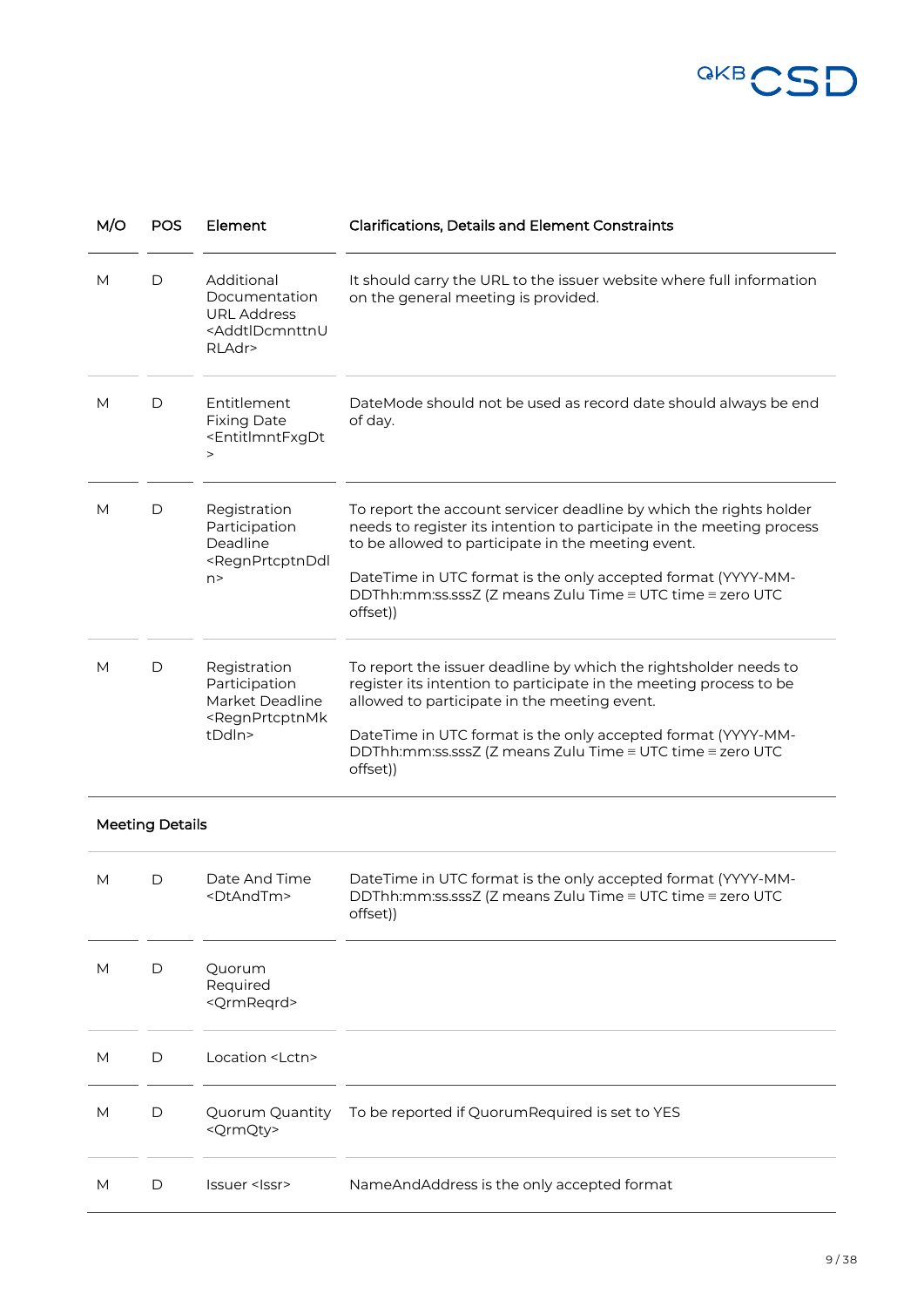| M/O | <b>POS</b> | Element                                                                  | <b>Clarifications, Details and Element Constraints</b>                                                                                                                                                                                                                                                                                                                                                                                                                                                                                                                   |
|-----|------------|--------------------------------------------------------------------------|--------------------------------------------------------------------------------------------------------------------------------------------------------------------------------------------------------------------------------------------------------------------------------------------------------------------------------------------------------------------------------------------------------------------------------------------------------------------------------------------------------------------------------------------------------------------------|
|     | D          | Security                                                                 |                                                                                                                                                                                                                                                                                                                                                                                                                                                                                                                                                                          |
| М   | D          | Financial<br>Instrument<br>Identification<br><fininstrmid></fininstrmid> | ISIN is the only accepted format.<br>Separate meeting event per ISIN                                                                                                                                                                                                                                                                                                                                                                                                                                                                                                     |
| М   | D          | Position $-$<br>Account<br>Identification<br><acctid></acctid>           | Possible market practices:<br>· one message per safekeeping account<br>$\cdot$ one message per client (without any mentioning of the<br>safekeeping account details (equal to GENR in CA) without opening<br>the Position block)<br>$\cdot$ one message repeating account details in the Position block                                                                                                                                                                                                                                                                  |
| M   | D          | Resolution                                                               | Number of resolution                                                                                                                                                                                                                                                                                                                                                                                                                                                                                                                                                     |
| М   | D          | <b>Issuer Label</b><br><issrlabl></issrlabl>                             |                                                                                                                                                                                                                                                                                                                                                                                                                                                                                                                                                                          |
| М   | D          | Description<br><desc></desc>                                             | Where the issuer announce the resolution items in both the<br>national language and English, we recommend that the resolutions<br>include both languages, at the same time, in any notification<br>message. Each language should be preceded by the ISO 639-1<br>code of the language.<br>If for any reason, the resolutions are not announced in both<br>languages at the same time, once the details in the other language<br>are announced, a replacement message (REPL) should be issued<br>with the resolutions updated to include the wording in such<br>language. |
| М   | D          | Title <titl></titl>                                                      | Where the issuer announce the resolution items in both the<br>national language and English, we recommend that the resolutions<br>include both languages, at the same time, in any notification<br>message. Each language should be preceded by the ISO 639-1<br>code of the language.<br>If for any reason, the resolutions are not announced in both<br>languages at the same time, once the details in the other language<br>are announced, a replacement message (REPL) should be issued<br>with the resolutions updated to include the wording in such<br>language. |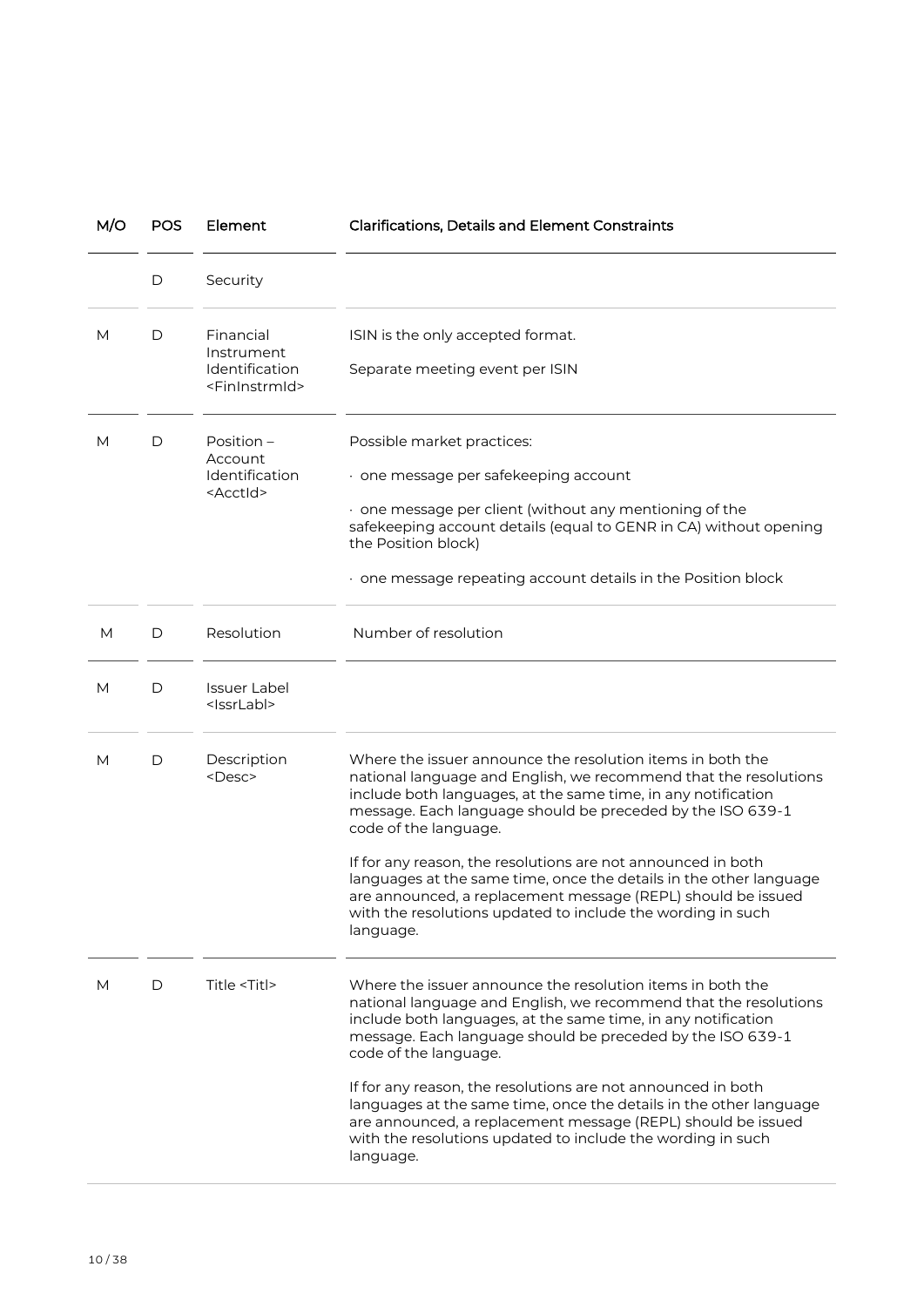

| M/O  | <b>POS</b>   | Element                                                    | <b>Clarifications, Details and Element Constraints</b>                                                                                |
|------|--------------|------------------------------------------------------------|---------------------------------------------------------------------------------------------------------------------------------------|
| M    | D            | For Information<br>Only<br><forinfonly></forinfonly>       |                                                                                                                                       |
| M    | D            | VoteType<br><votetp></votetp>                              |                                                                                                                                       |
| M    | D            | Status <sts></sts>                                         |                                                                                                                                       |
| M    | D            | Vote Instruction<br>Type<br><voteinstrtp></voteinstrtp>    | Type is the only accepted format.                                                                                                     |
| M    | D            | <b>URL Address</b><br><urladr></urladr>                    | To be reported only if provided by the issuer                                                                                         |
| Vote |              |                                                            |                                                                                                                                       |
| M    | D            | Partial Vote<br>Allowed<br><prtlvoteallwd></prtlvoteallwd> |                                                                                                                                       |
| M    | $\mathsf{D}$ | Split Vote<br>Allowed<br><spltvoteallwd></spltvoteallwd>   |                                                                                                                                       |
| M    | D            | Vote Deadline<br><voteddin></voteddin>                     | To be used to report the account servicer deadline for vote through<br>network.                                                       |
|      |              |                                                            | DateTime in UTC format is the only accepted format (YYYY-MM-<br>DDThh:mm:ss.sssZ (Z means Zulu Time ≡ UTC time ≡ zero UTC<br>offset)) |
| М    | D            | Vote Market<br>Deadline                                    | To be used to report the issuer CSD or market platform deadline for<br>electronic vote.                                               |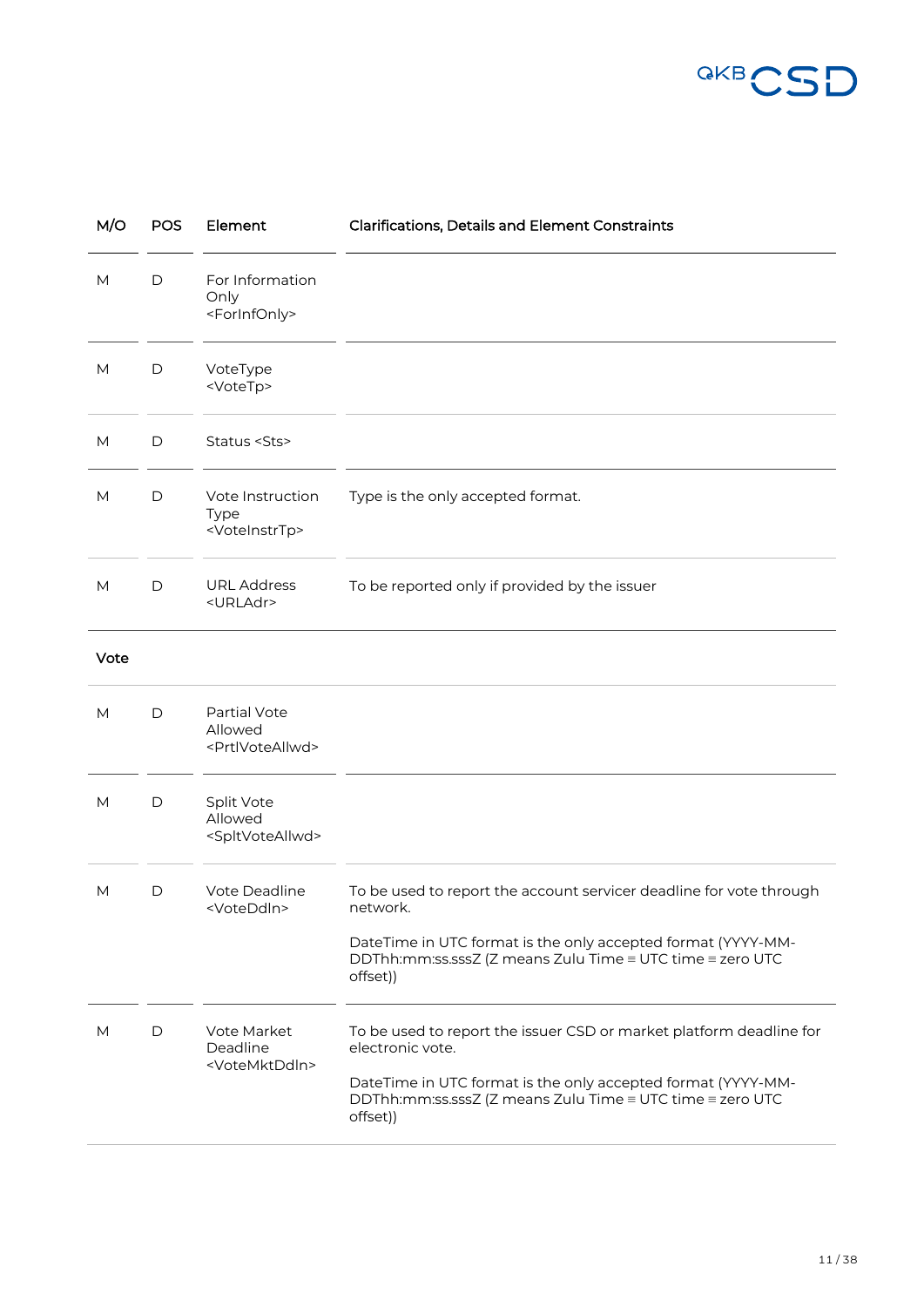| M/O     | <b>POS</b>            | Element                                                                                                                        | <b>Clarifications, Details and Element Constraints</b>                                                                                                                                                                                                                 |
|---------|-----------------------|--------------------------------------------------------------------------------------------------------------------------------|------------------------------------------------------------------------------------------------------------------------------------------------------------------------------------------------------------------------------------------------------------------------|
| М       | D                     | Vote Methods<br><votemthds></votemthds>                                                                                        | Intended as the direction/address where the vote should be sent to<br>- please refer to the table below to identify how the vote method<br>should be applied based on the participation method.<br>If vote through network is not populated, then the account servicer |
|         |                       |                                                                                                                                | is not supporting the vote or attendance. The vote deadline will also<br>not be included.                                                                                                                                                                              |
| М       | D                     | <b>Beneficial Owner</b><br><b>Disclosure</b><br><bnfclownrdsclsr<br><math display="inline">\, &gt;</math></bnfclownrdsclsr<br> |                                                                                                                                                                                                                                                                        |
|         | <b>Events Linkage</b> |                                                                                                                                |                                                                                                                                                                                                                                                                        |
| O       | D                     | Event<br>Identification                                                                                                        | To be used to report the details of another general meeting.                                                                                                                                                                                                           |
|         |                       | <evtid></evtid>                                                                                                                | IssuerMeetingIdentification is the only accepted format.                                                                                                                                                                                                               |
| Meeting |                       |                                                                                                                                |                                                                                                                                                                                                                                                                        |
| O       | D                     | Classification<br><clssfctn></clssfctn>                                                                                        | Only Code is permitted.                                                                                                                                                                                                                                                |
| O       | D                     | Attendance -<br>Admission                                                                                                      | Code is the only accepted format.                                                                                                                                                                                                                                      |
|         |                       | Conditions<br><admssnconds></admssnconds>                                                                                      | It should only be used if the method of participation is PHYS or VIRT.                                                                                                                                                                                                 |
| O       | D                     | Attendance -<br>Confirmation<br>Information                                                                                    | It should be used to specify how the rightsholder should order the<br>attendance card or to give notice of attendance.                                                                                                                                                 |
|         |                       | <conflnf></conflnf>                                                                                                            | It should only be used if the method of participation is PHYS or VIRT                                                                                                                                                                                                  |
| $\circ$ | $\mathsf D$           | Attendance -<br>Confirmation                                                                                                   | It indicates the account servicer deadline to request attendance.                                                                                                                                                                                                      |
|         |                       | Deadline<br><confddin></confddin>                                                                                              | DateTime in UTC format is the only accepted format (YYYY-MM-<br>DDThh:mm:ss.sssZ (Z means Zulu Time ≡ UTC time ≡ zero UTC<br>offset))                                                                                                                                  |
|         |                       |                                                                                                                                | It should only be used if the method of participation is PHYS or VIRT                                                                                                                                                                                                  |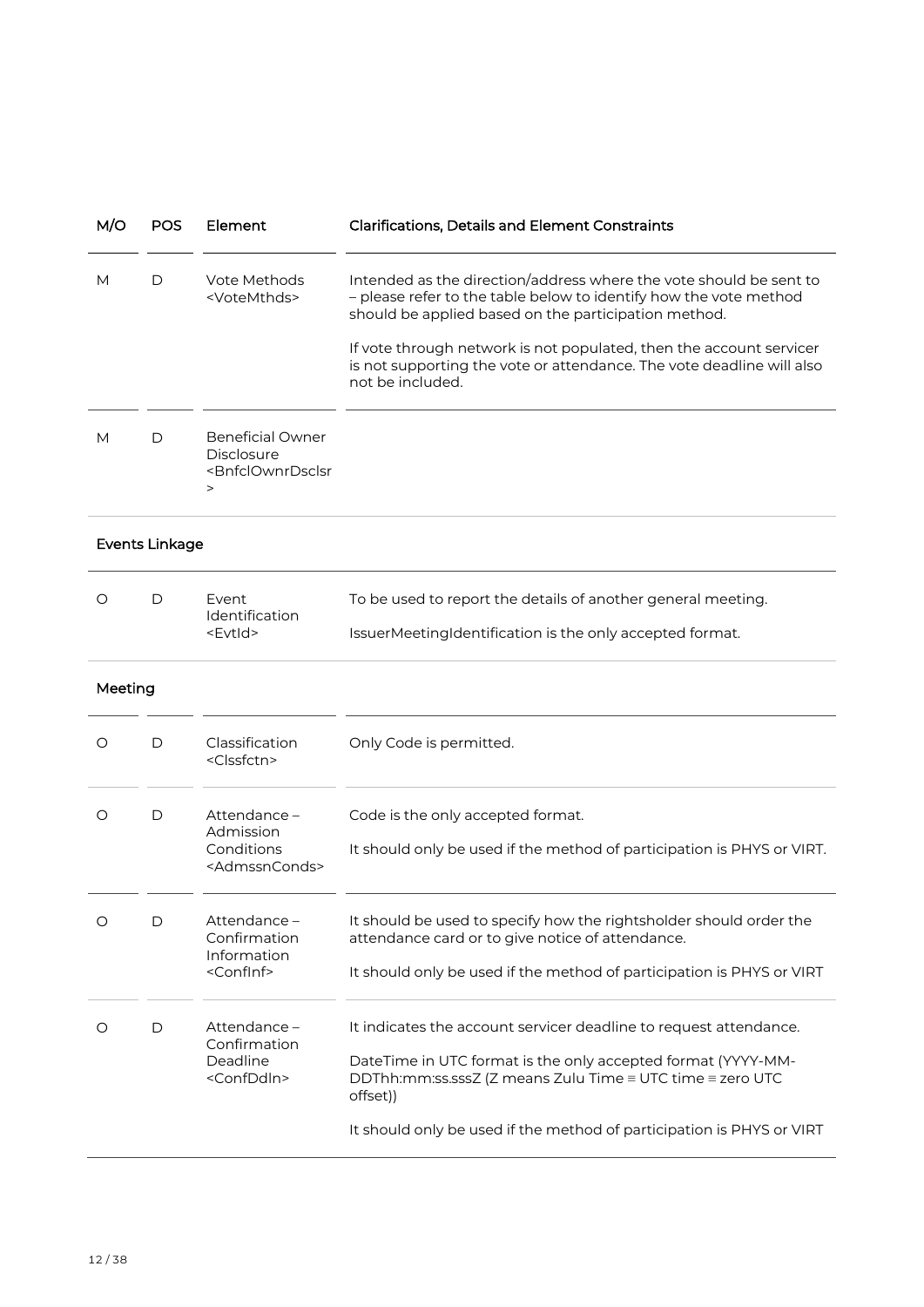

| M/O      | <b>POS</b>             | Element                                                                                                      | <b>Clarifications, Details and Element Constraints</b>                                                                                                                                                                                                                                                                                                                                |
|----------|------------------------|--------------------------------------------------------------------------------------------------------------|---------------------------------------------------------------------------------------------------------------------------------------------------------------------------------------------------------------------------------------------------------------------------------------------------------------------------------------------------------------------------------------|
| O        | D                      | Attendance -<br>Confirmation<br>Market Deadline<br><confmktddln></confmktddln>                               | It indicates the issuer deadline to request attendance.<br>DateTime in UTC format is the only accepted format (YYYY-MM-<br>DDThh:mm:ss.sssZ (Z means Zulu Time ≡ UTC time ≡ zero UTC<br>offset))<br>It should only be used if the method of participation is PHYS or VIRT                                                                                                             |
| O        | D                      | Additiona<br><b>Procedure Details</b><br>-Additional Right                                                   | In case of additional rights that can be exercised at the meeting, we<br>recommend to at least use AdditionalRightDeadline<br><addtlrghtddln> and<br/>AdditionalRightMarketDeadline<addtlrghtmktddln>.<br/>DateTime in UTC format is the only accepted format (YYYY-MM-<br/>DDThh:mm:ss.sssZ (Z means Zulu Time ≡ UTC time ≡ zero UTC<br/>offset))</addtlrghtmktddln></addtlrghtddln> |
| O        | D                      | Securities<br><b>Blocking Period</b><br><b>End Date</b><br><sctiesblckgprde<br>ndDt&gt;</sctiesblckgprde<br> | In line with SRDI & II, this should be equal to record date                                                                                                                                                                                                                                                                                                                           |
| O        | D                      | Registration<br>Securities<br>Deadline<br><regnsctiesddin<br><math>\geq</math></regnsctiesddin<br>           | To be used in those markets where shares need to be re-registered<br>in order to vote/attend.<br>DateTime in UTC format is the only accepted format (YYYY-MM-<br>DDThh:mm:ss.sssZ (Z means Zulu Time ≡ UTC time ≡ zero UTC<br>offset)).                                                                                                                                               |
| O        | D                      | Registration<br>Securities Market<br>Deadline<br><regnsctiesmktd<br>dln&gt;</regnsctiesmktd<br>              | To be used in those markets where shares need to be re-registered<br>in order to vote/attend.DateTime in UTC format is the only accepted<br>format (YYYY-MM-DDThh:mm:ss.sssZ (Z means Zulu Time $\equiv$ UTC<br>$time \equiv zero$ UTC offset))                                                                                                                                       |
|          | <b>Meeting Details</b> |                                                                                                              |                                                                                                                                                                                                                                                                                                                                                                                       |
| O        | D                      | DateStatus<br><dtsts></dtsts>                                                                                |                                                                                                                                                                                                                                                                                                                                                                                       |
| Security |                        |                                                                                                              |                                                                                                                                                                                                                                                                                                                                                                                       |
| O        | D                      | Holding Balance<br><hldgbal></hldgbal>                                                                       | For NEWM and REPL messages sent before record date, it's strongly<br>recommend not to report the ELIG balance type.                                                                                                                                                                                                                                                                   |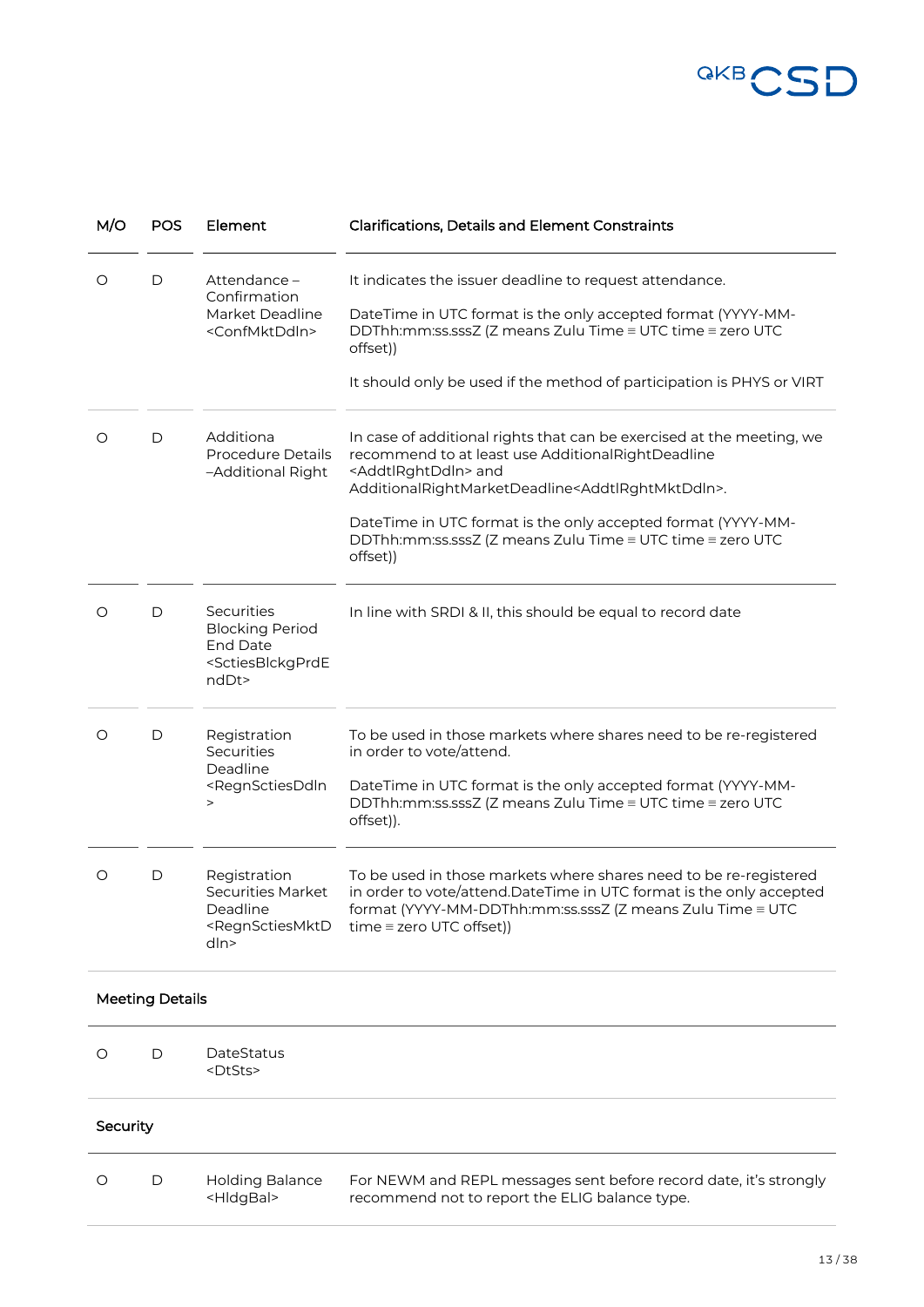| M/O        | <b>POS</b> | Element                                                                                                     | <b>Clarifications, Details and Element Constraints</b>                                                                                                                                                            |
|------------|------------|-------------------------------------------------------------------------------------------------------------|-------------------------------------------------------------------------------------------------------------------------------------------------------------------------------------------------------------------|
|            |            |                                                                                                             | For RMDR messages sent after record date, it's recommended to<br>report ELIG, UNBA and INBA balance types.                                                                                                        |
|            |            |                                                                                                             | For RMDR messages sent before record date, the ELIG balance type<br>can be included, along with UNBA and INBA, but it has to be<br>considered as provisional as the message is sent prior to<br>entitlement date. |
| Resolution |            |                                                                                                             |                                                                                                                                                                                                                   |
| $\circ$    | D          | Submitted By<br>Security Holder<br><submittdbyscty<br>Hldr&gt;</submittdbyscty<br>                          | Only to be used if set to YES                                                                                                                                                                                     |
| O          | D          | Management<br>Recommendatio<br>n<br><mgmtrcmmndt<br>n &gt;</mgmtrcmmndt<br>                                 | Only to be used for resolutions submitted by rightholders or any<br>other party that is not the management                                                                                                        |
| $\circ$    | D          | <b>Voting Rights</b><br>Threshold For<br>Approval<br><vtngrghtsthrsh<br>ldForApprvl&gt;</vtngrghtsthrsh<br> | Only to be used to report a threshold.<br>Percentage is the permitted format.                                                                                                                                     |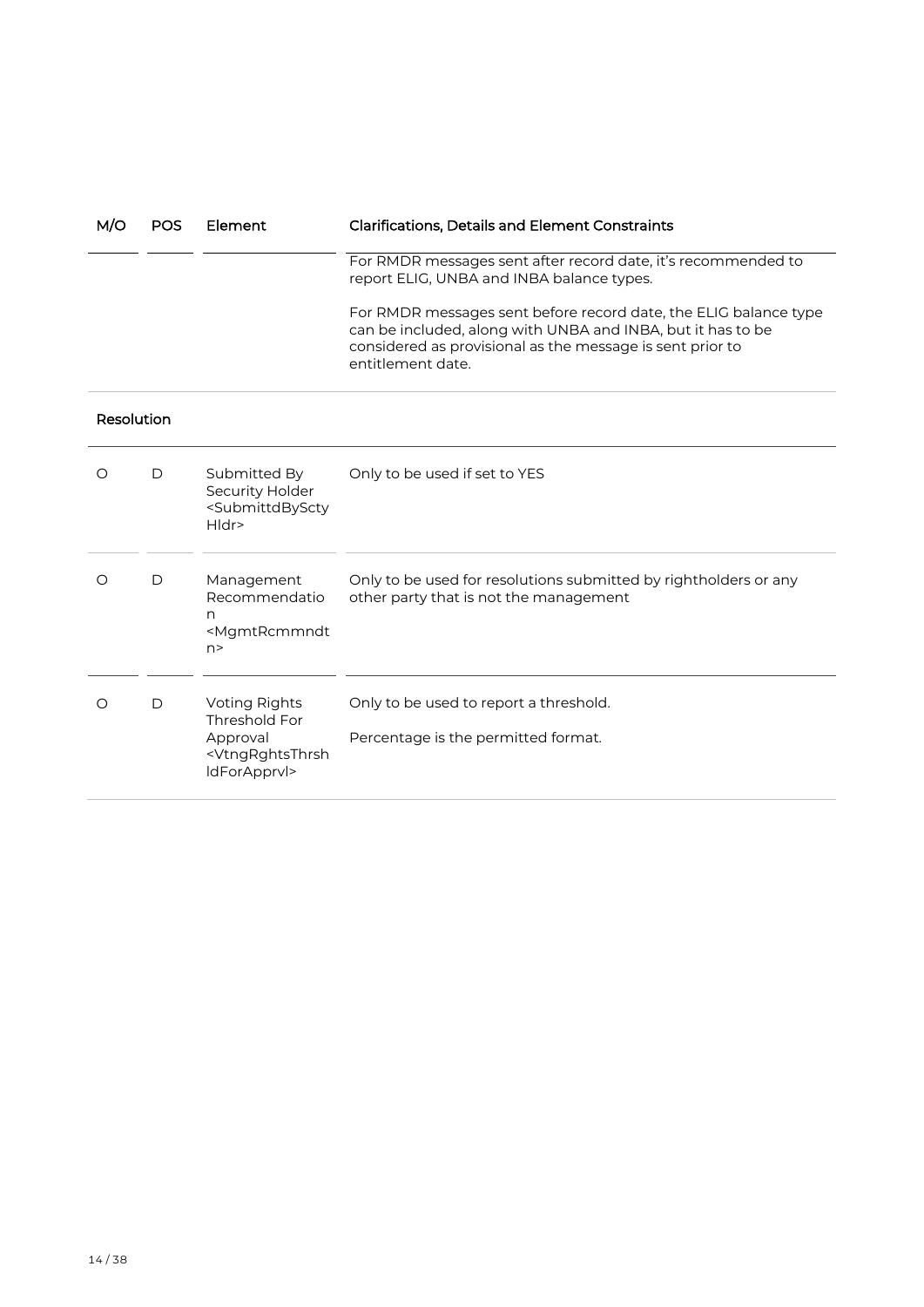

| Issuer /<br>Agent |                                                                                                                                                        |                    | OeKB CSD       |  |
|-------------------|--------------------------------------------------------------------------------------------------------------------------------------------------------|--------------------|----------------|--|
|                   | seev.001.001.07 MeetingNotificationV07<br>seev.002.001.06 MeetingCancellationV06<br>only from authorized sources<br>only as cancellation of a seev.001 | OCSDATWW (FINplus) | DCSDATW2 (CUG) |  |

#### <span id="page-14-0"></span>**2.2 seev.002.001.06 (MeetingCancellationV06)**

Please find below the official released descriptions by SMPG (fields not recommended by SMPG will not be considered in outgoing SWIFTs):

M/O: whether the field must be populated; Mandatory: must be populated for the message to be processed properly; Optional: processed if populated; any field not listed may tacitly be dropped during processing

POS: position of field in message (Business Application Header or Document Body)

Element: semantic container (ISO20022 XML Tag)

|   | POS | Element                                                              | <b>Clarifications, Details and Element Constraints</b>                                                                                                                          |
|---|-----|----------------------------------------------------------------------|---------------------------------------------------------------------------------------------------------------------------------------------------------------------------------|
| М | B   | From, <fr></fr>                                                      | The sender from a business context, which can be different than the<br>actual sender in the transport header (similar to MEOR in MT). BICFI<br>is the only accepted format.     |
| М | B   | To. $<$ To $>$                                                       | The receiver from a business context, which can be different than<br>the actual receiver in the transport header (similar to MERE in MT).<br>BICFI is the only accepted format. |
| М | B   | <b>Business</b><br>Message<br>Identifier,<br><bizmsgldr></bizmsgldr> | The sender's unique ID/reference of the message                                                                                                                                 |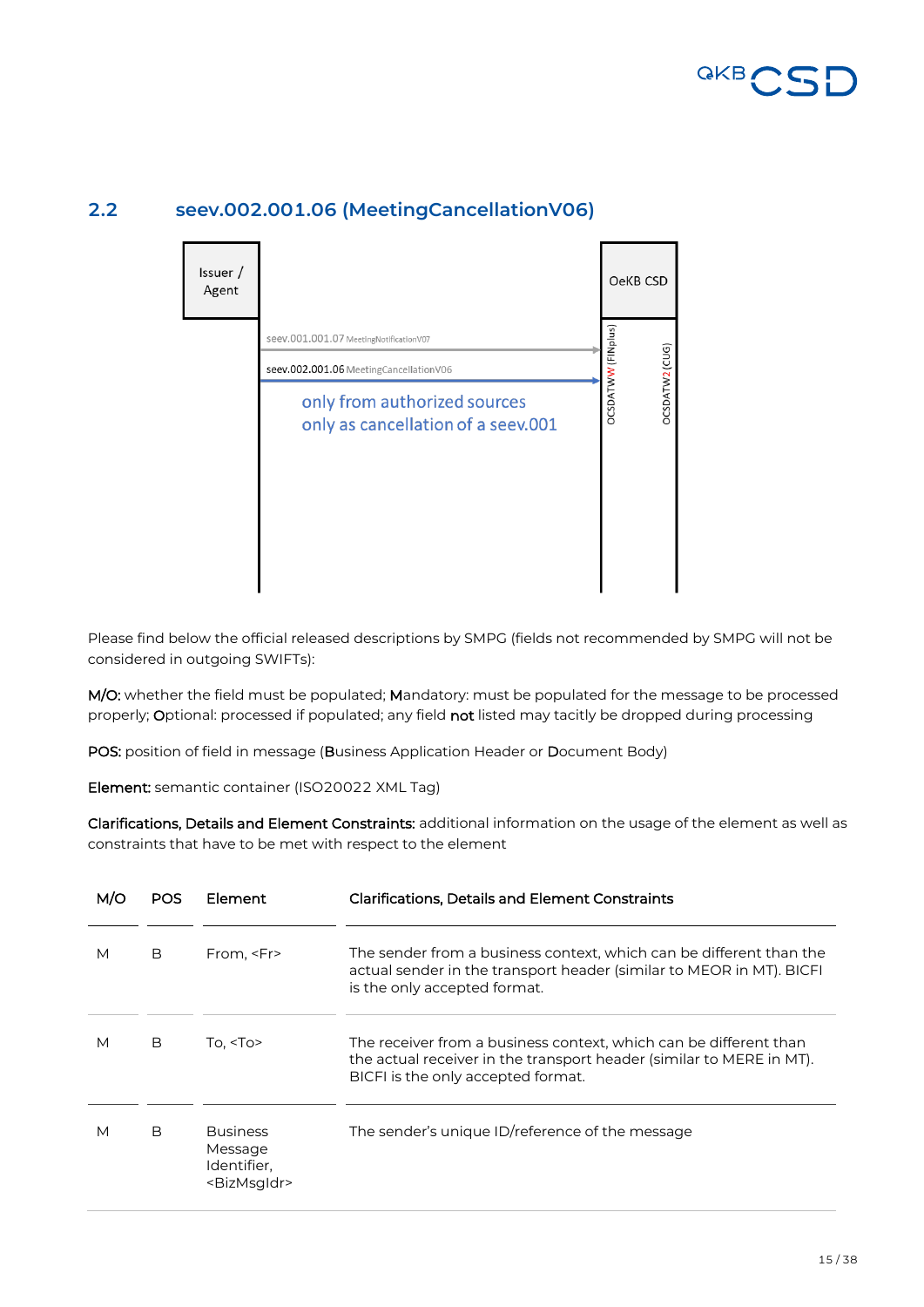| M/O      | <b>POS</b>               | Element                                                                  | <b>Clarifications, Details and Element Constraints</b>                                                                                                                                                                                                                                           |
|----------|--------------------------|--------------------------------------------------------------------------|--------------------------------------------------------------------------------------------------------------------------------------------------------------------------------------------------------------------------------------------------------------------------------------------------|
| M        | В                        | Message<br>Definition<br>Identifier,<br><msgdefidr></msgdefidr>          | Contains the MessageIdentifier that defines the BusinessMessage,<br>e.g. seev.002.001.06                                                                                                                                                                                                         |
| M        | B                        | Creation Date,<br><credt></credt>                                        | Date and time, using ISONormalisedDateTime format                                                                                                                                                                                                                                                |
|          | <b>Meeting Reference</b> |                                                                          |                                                                                                                                                                                                                                                                                                  |
| M        | D                        | Meeting<br>Identification<br><mtgld></mtgld>                             | This is the account servicer identification for the general meeting. It<br>is recommended to be used in all cases, even if the issuer has<br>provided an identification                                                                                                                          |
| M        | D                        | <b>Issuer Meeting</b><br>Identification<br><lssrmtgld></lssrmtgld>       | It must always be used, if provided by the issuer.                                                                                                                                                                                                                                               |
| M        | D                        | Type <tp></tp>                                                           |                                                                                                                                                                                                                                                                                                  |
| Security |                          |                                                                          |                                                                                                                                                                                                                                                                                                  |
| М        | D                        | Financial<br>Instrument<br>Identification<br><fininstrmid></fininstrmid> | ISIN is the only accepted format.                                                                                                                                                                                                                                                                |
| M        | D                        | Position<br>Account<br>Identification<br><acctid></acctid>               | Possible market practices:<br>· one message per safekeeping account;<br>one message per client (without any mentioning of the<br>safekeeping account details (equal to GENR in CA) without opening<br>the Position block)<br>$\cdot$ one message repeating account details in the Position block |
| Reason   |                          |                                                                          |                                                                                                                                                                                                                                                                                                  |
| M        | D                        | Cancellation<br>Reason Code<br><cxlrsncd></cxlrsncd>                     | WITH is to be used only in case of a cancellation/withdrawal<br>triggered by the issuer.                                                                                                                                                                                                         |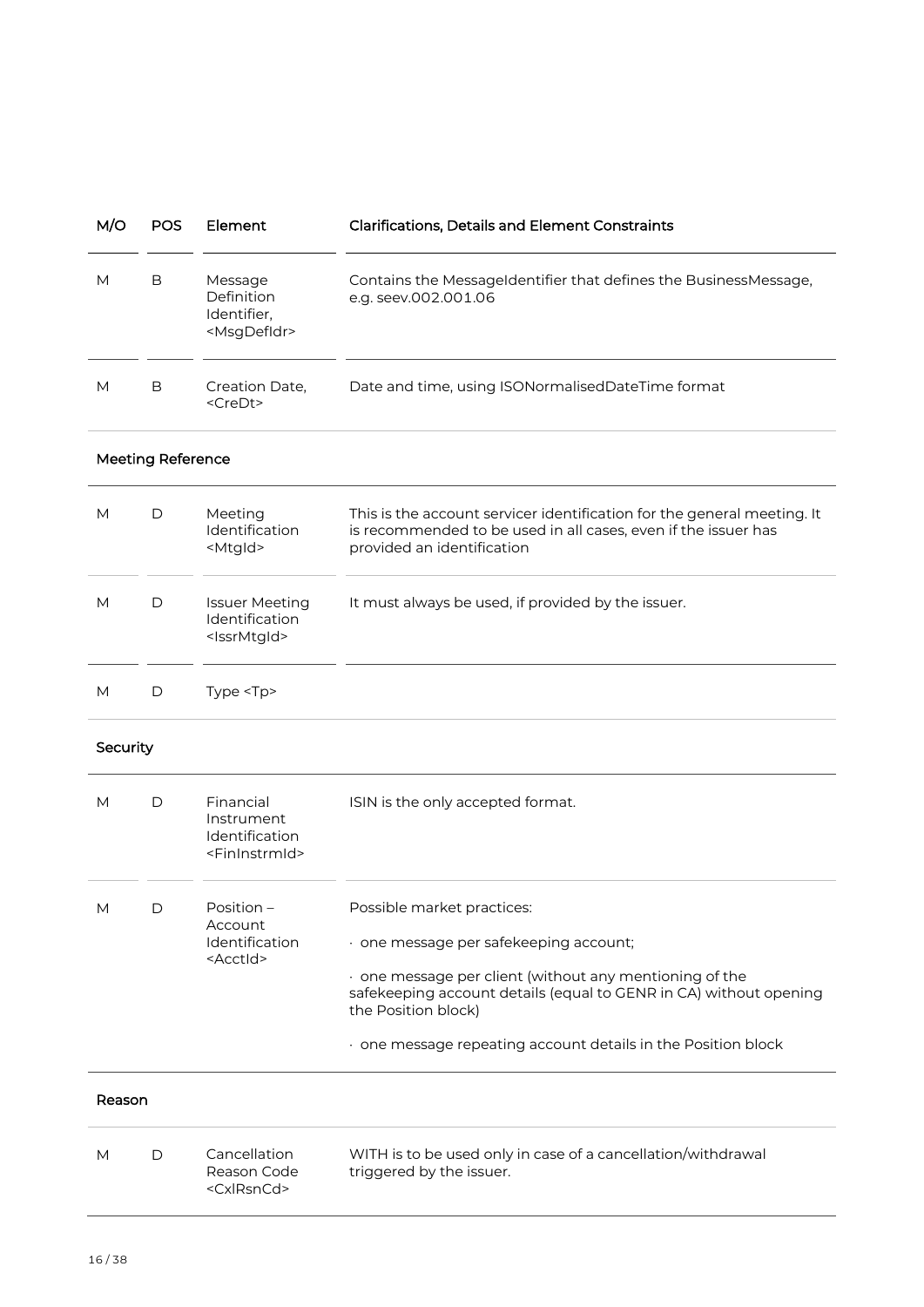

| M/C | POS.                     | Element                                             | <b>Clarifications, Details and Element Constraints</b>                       |
|-----|--------------------------|-----------------------------------------------------|------------------------------------------------------------------------------|
|     |                          |                                                     | PROC is to be used in case of a processing error of the account<br>servicer. |
|     | <b>Meeting Reference</b> |                                                     |                                                                              |
| ∩   | D                        | MeetingDateAnd<br>Time<br><mtgdtandtm></mtgdtandtm> |                                                                              |

#### <span id="page-16-0"></span>**2.3 seev.008.001.06 (MeetingResultDisseminationV06)**

| Issuer /<br>Agent |                                                                                                                                                               | OeKB CSD           |
|-------------------|---------------------------------------------------------------------------------------------------------------------------------------------------------------|--------------------|
|                   | seev.001.001.07 MeetingNotificationV07<br>seev.008.001.06 MeetingResultDisseminationV06<br>only from authorized sources<br>only as continuation of a seev.001 | OCSDATWW (FINplus) |

Please find below the official released descriptions by SMPG (fields not recommended by SMPG will not be considered in outgoing SWIFTs):

M/O: whether the field must be populated; Mandatory: must be populated for the message to be processed properly; Optional: processed if populated; any field not listed may tacitly be dropped during processing

POS: position of field in message (Business Application Header or Document Body)

Element: semantic container (ISO20022 XML Tag)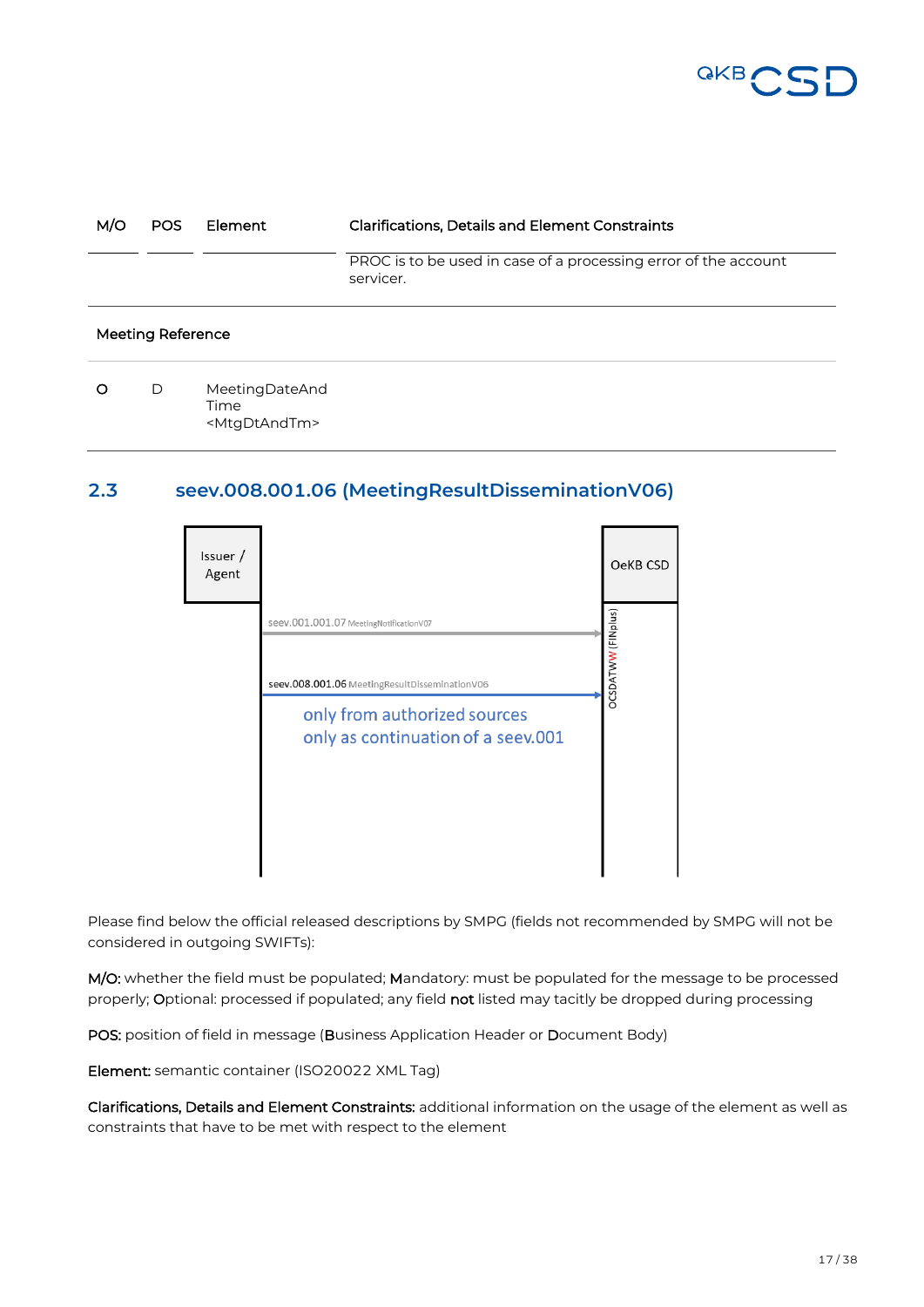| M/O | POS.                     | Element                                                                               | <b>Clarifications, Details and Element Constraints</b>                                                                                                                                       |  |  |
|-----|--------------------------|---------------------------------------------------------------------------------------|----------------------------------------------------------------------------------------------------------------------------------------------------------------------------------------------|--|--|
| M   | B                        | From, <fr></fr>                                                                       | The sender from a business context, which can be different than the<br>actual sender in the transport header (similar to MEOR in MT). BICFI<br>is the only accepted format.                  |  |  |
| М   | В                        | To, $<$ To $>$                                                                        | The receiver from a business context, which can be different than<br>the actual receiver in the transport header (similar to MERE in MT).<br>BICFI is the only accepted format.              |  |  |
| М   | В                        | <b>Business</b><br>Message<br>Identifier,<br><bizmsgldr></bizmsgldr>                  | The sender's unique ID/reference of the message                                                                                                                                              |  |  |
| M   | B                        | Message<br>Definition<br>Identifier,<br><msgdefidr></msgdefidr>                       | Contains the MessageIdentifier that defines the BusinessMessage,<br>e.g. seev.001.001.07                                                                                                     |  |  |
| М   | В                        | CreationDate,<br><credt></credt>                                                      | Date and time, using ISONormalisedDateTime format                                                                                                                                            |  |  |
|     |                          | <b>Meeting Results Dissemination Type</b>                                             |                                                                                                                                                                                              |  |  |
| M   | D                        | MeetingResultsDi<br>sseminationType<br><mtgrsltsdssmnt<br>nTp&gt;</mtgrsltsdssmnt<br> | A REPL message should only be sent in case of a change in the<br>previously disseminated results.                                                                                            |  |  |
|     | <b>Meeting Reference</b> |                                                                                       |                                                                                                                                                                                              |  |  |
| M   | D                        | MeetingIdentifica<br>tion <mtgld></mtgld>                                             | This is the account servicer identification for the general meeting. It<br>is recommended to be used in all cases, even if the issuer has<br>د. د که د د کارک د د او کارک د د او د او د او د |  |  |

|   |   |                                                                   | provided an identification                                                                                                                                             |
|---|---|-------------------------------------------------------------------|------------------------------------------------------------------------------------------------------------------------------------------------------------------------|
| M | D | <i>IssuerMeetingIde</i><br>ntification<br><lssrmtgld></lssrmtgld> | It could be used, if provided by the issuer, in addition to the<br>MeetingIdentification, based on the SLA in place between the<br>account servicer and account owner. |
| M | D | MeetingDateAnd<br>Time<br><mtgdtandtm></mtgdtandtm>               | DateTime in UTC format is the only accepted format (YYYY-MM-<br>DDThh:mm:ss.sssZ (Z means Zulu Time $\equiv$ UTC time $\equiv$ zero UTC<br>offset))                    |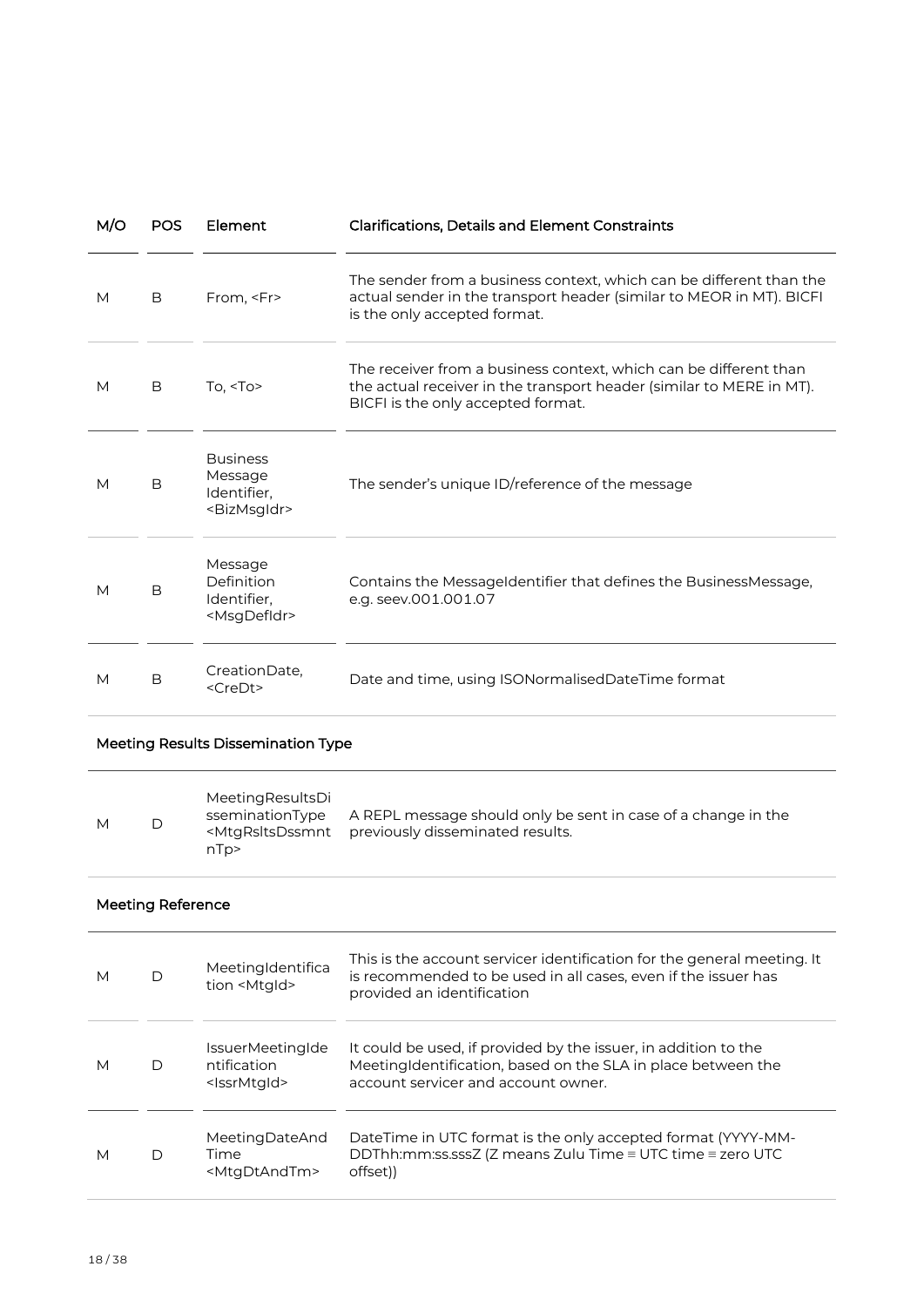

| M/O |   | POS Element    | <b>Clarifications, Details and Element Constraints</b> |
|-----|---|----------------|--------------------------------------------------------|
| M   | D | Type <tp></tp> |                                                        |
|     |   |                |                                                        |

#### Security (the Message Building Block is repetitive, but recommended to only include one Security block per meeting event).

| M | D | FinancialInstrum<br>entIdentification<br><fininstrmid></fininstrmid> | ISIN is the only accepted format.<br>It is recommend to have a separate result dissemination per<br>meeting event and ISIN        |
|---|---|----------------------------------------------------------------------|-----------------------------------------------------------------------------------------------------------------------------------|
| М | D | Position $-$<br>AccountIdentifica<br>tion <acctid></acctid>          | Possible market practices:<br>one message per safekeeping account;<br>one message repeating account details in the Position block |

#### Vote Result

| M | $\mathsf{D}$ | IssuerLabel<br><lssrlabl></lssrlabl>      |  |
|---|--------------|-------------------------------------------|--|
| M | D            | ResolutionStatus<br><rsltnsts></rsltnsts> |  |

#### Meeting Reference

| $\circ$ |  | Classification<br>$<$ Clssfctn> | Only Code is permitted |  |
|---------|--|---------------------------------|------------------------|--|
|---------|--|---------------------------------|------------------------|--|

#### Vote Result

| $\circ$ | $\Box$      | For <for></for>               |
|---------|-------------|-------------------------------|
| $\circ$ | $\mathsf D$ | Against <agnst></agnst>       |
| $\circ$ | $\Box$      | Abstain <abstn></abstn>       |
| $\circ$ | D           | Withhold<br><wthhld></wthhld> |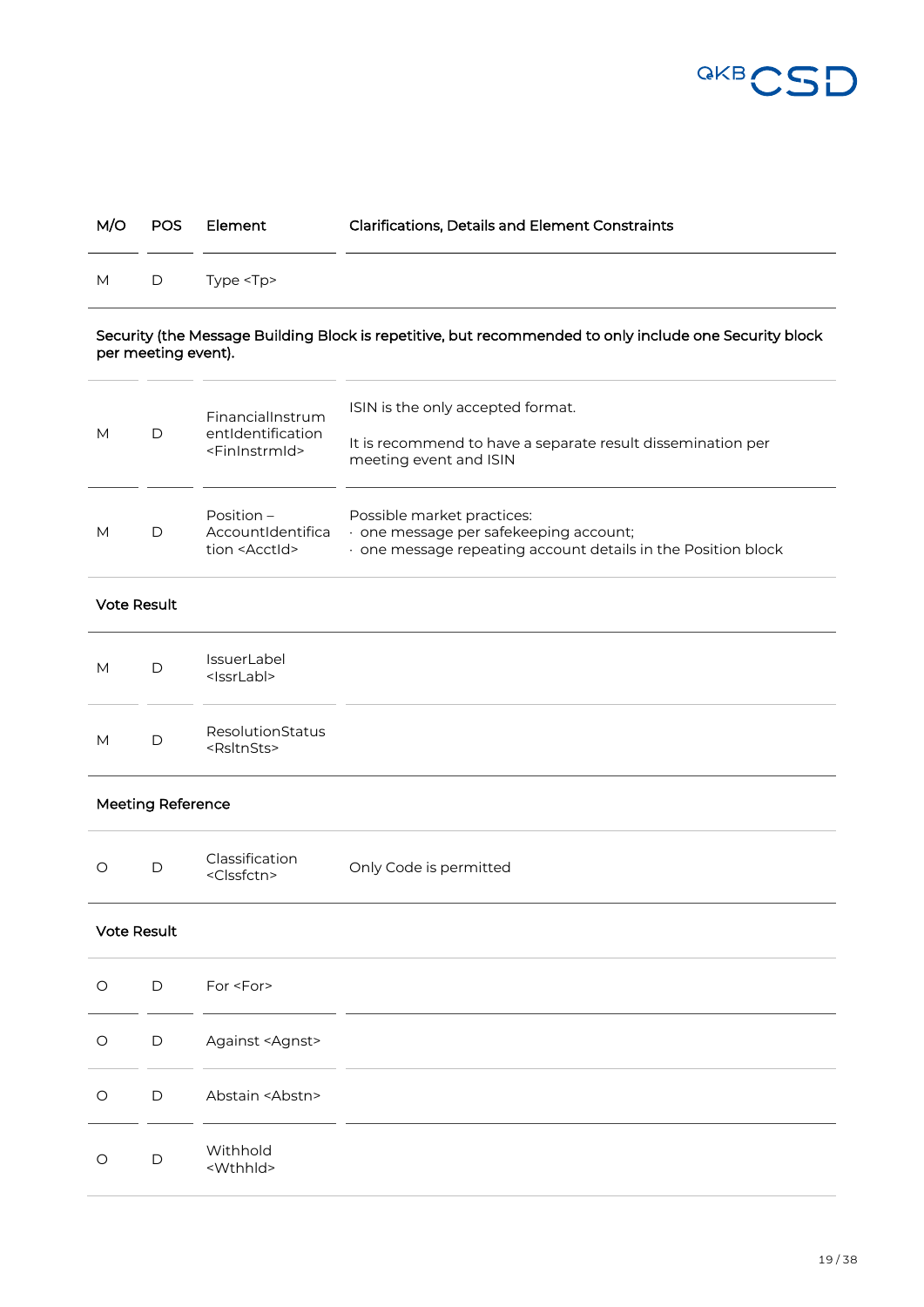| M/O           | POS          | Element                                          | Clarifications, Details and Element Constraints |
|---------------|--------------|--------------------------------------------------|-------------------------------------------------|
| $\bigcirc$    | $\mathsf D$  | WithManagemen<br>t <wthmgmt></wthmgmt>           |                                                 |
| $\bigcirc$    | $\mathsf D$  | AgainstManagem<br>ent<br><agnstmgmt></agnstmgmt> |                                                 |
| $\bigcirc$    | $\mathsf D$  | Discretionary<br><dscrtnry></dscrtnry>           |                                                 |
| $\bigcirc$    | $\mathsf{D}$ | OneYear <oneyr></oneyr>                          |                                                 |
| $\bigcirc$    | $\mathsf D$  | TwoYears<br><twoyrs></twoyrs>                    |                                                 |
| $\bigcirc$    | $\mathsf{D}$ | ThreeYears<br><threeyrs></threeyrs>              |                                                 |
| $\circ$       | $\mathsf D$  | NoAction<br><noactn></noactn>                    |                                                 |
| $\bigcirc$    | $\mathsf D$  | Blank <blnk></blnk>                              |                                                 |
| Participation |              |                                                  |                                                 |
| O             | D            | TotalNumberOfV                                   |                                                 |

| $\left( \right)$ | I٦. | TotalNumberOfV                                   |  |
|------------------|-----|--------------------------------------------------|--|
|                  |     | oting Rights                                     |  |
|                  |     | <ttlnbofvtngrg< td=""><td></td></ttlnbofvtngrg<> |  |
|                  |     | hts>                                             |  |
|                  |     |                                                  |  |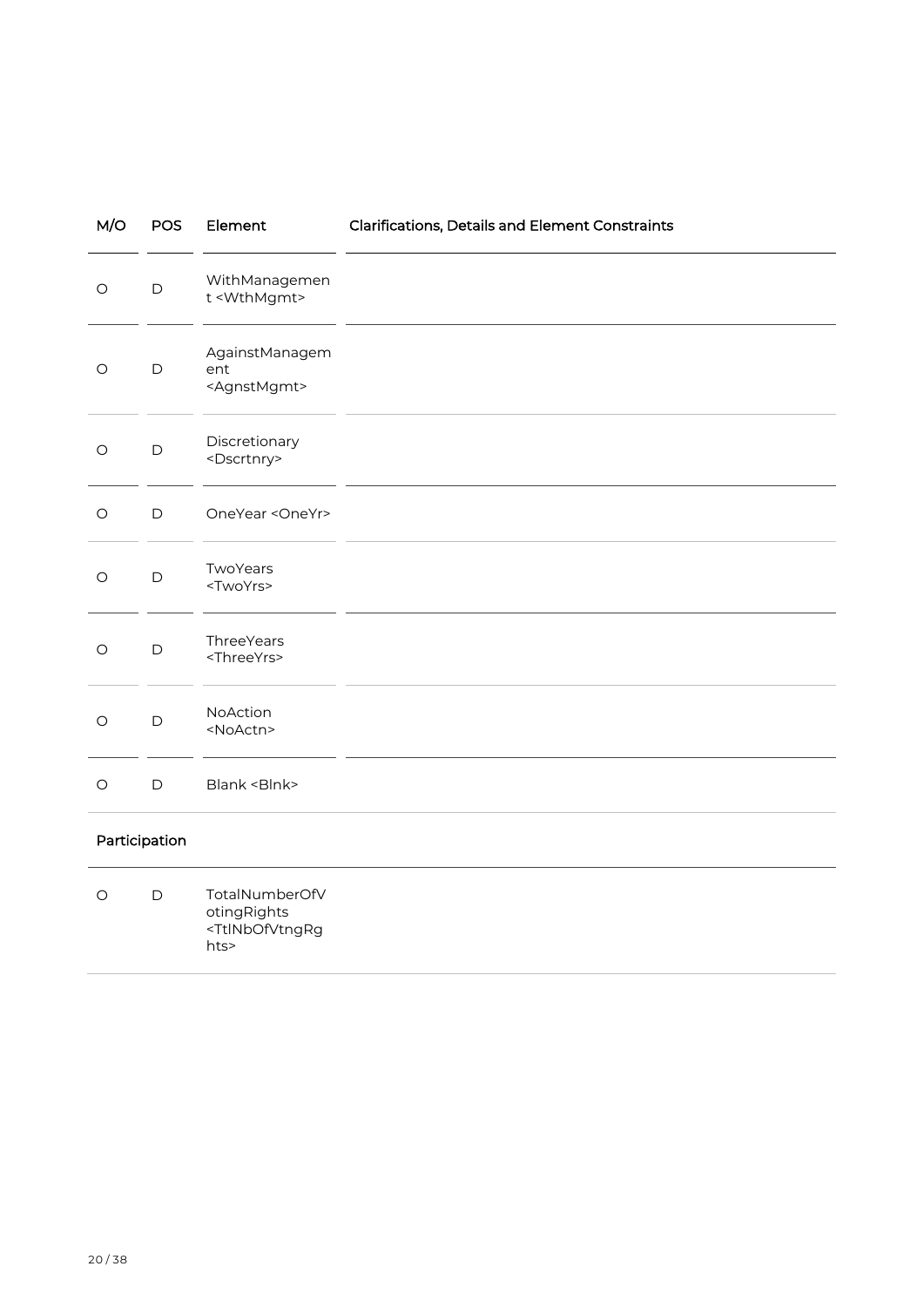



#### <span id="page-20-0"></span>**2.4 seev.045.001.02 (ShareholdersIdentificationDisclosureRequestV02**

Please find below the official released descriptions by SMPG (fields not recommended by SMPG will not be considered in outgoing SWIFTs):

M/O: whether the field must be populated; Mandatory: must be populated for the message to be processed properly; Optional: processed if populated; any field not listed may tacitly be dropped during processing

POS: position of field in message (Business Application Header or Document Body)

Element: semantic container (ISO20022 XML Tag)

|   | POS | Element                                                          | <b>Clarifications, Details and Element Constraints</b>                                                                                                                          |
|---|-----|------------------------------------------------------------------|---------------------------------------------------------------------------------------------------------------------------------------------------------------------------------|
| М | B   | From, <fr></fr>                                                  | The sender from a business context, which can be different than<br>the actual sender in the transport header (similar to MEOR in MT).<br>BICFI is the only accepted format.     |
| М | в   | To, $<$ To $>$                                                   | The receiver from a business context, which can be different than<br>the actual receiver in the transport header (similar to MERE in MT).<br>BICFI is the only accepted format. |
| М | B   | <b>BusinessMessage</b><br>Identifier,<br><bizmsqldr></bizmsqldr> | The sender's unique ID/reference of the message                                                                                                                                 |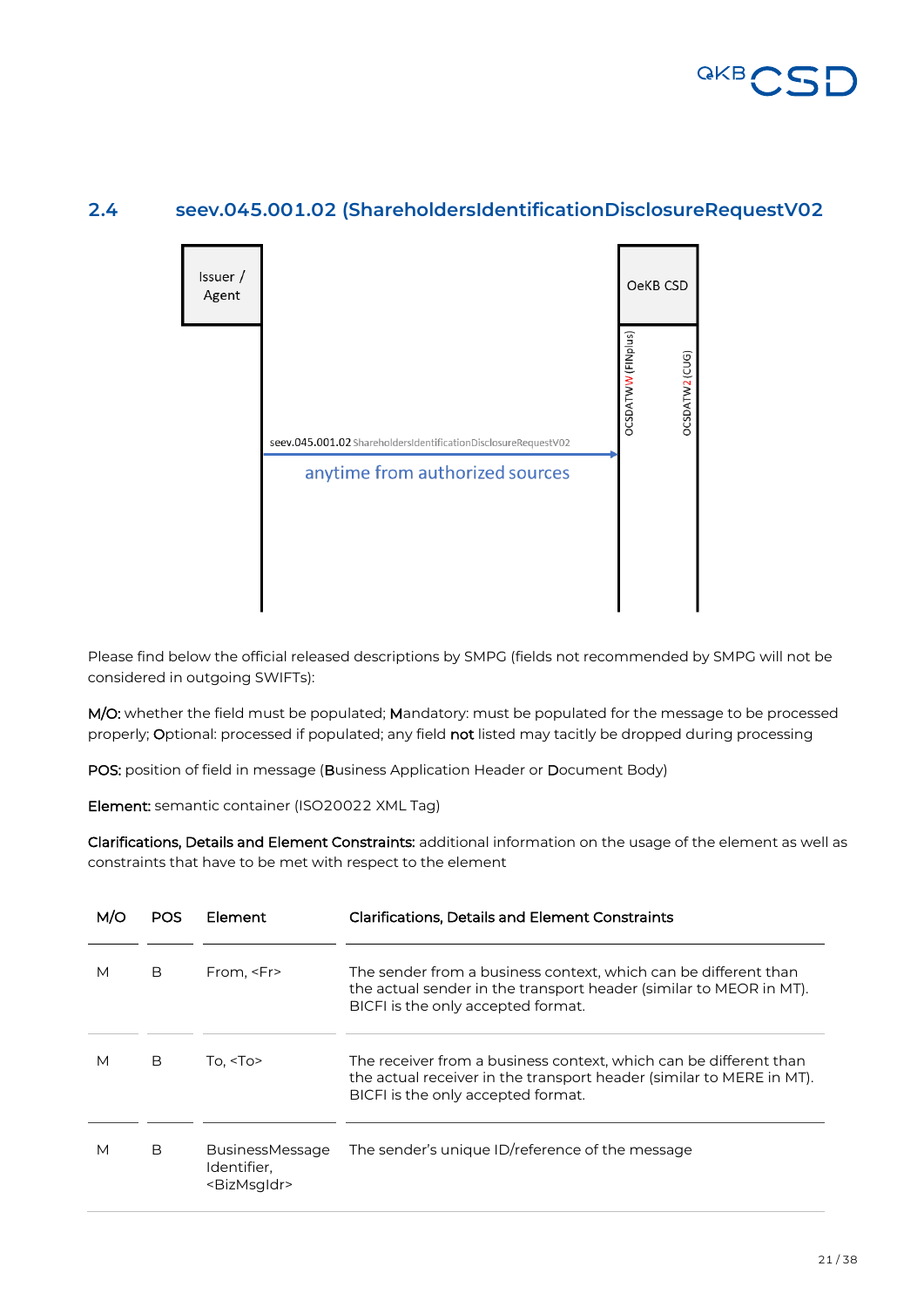| M/O | <b>POS</b>  | Element                                                                                                        | <b>Clarifications, Details and Element Constraints</b>                                                                                                                                                                                                 |
|-----|-------------|----------------------------------------------------------------------------------------------------------------|--------------------------------------------------------------------------------------------------------------------------------------------------------------------------------------------------------------------------------------------------------|
| M   | B           | MessageDefinitio<br>nIdentifier,<br><msgdefidr></msgdefidr>                                                    | Contains the MessageIdentifier that defines the BusinessMessage,<br>e.g. seev.045.001.02                                                                                                                                                               |
| М   | B           | CreationDate,<br><credt></credt>                                                                               | Date and time, using ISONormalisedDateTime format                                                                                                                                                                                                      |
| M   | D           | <b>Issuer Disclosure</b><br>Request<br>Identification,<br><issrdsclsrreqid></issrdsclsrreqid>                  |                                                                                                                                                                                                                                                        |
| M   | D           | Disclosure<br>Request Type,<br><dsclsrreqtp></dsclsrreqtp>                                                     | A REPL message should only be sent in case of a change in the<br>issuer deadline of a previously announced request.<br>In case any other element in the request changes, the request<br>should be withdrawn/cancelled and a new request should be sent |
| M   | D           | Forward Request<br>Indicator,<br><fwdreqind></fwdreqind>                                                       | Whether the request is to be forwarded in the custody chain.<br>This indicator should always be present to avoid any<br>misunderstanding.                                                                                                              |
| M   | D           | ShareholderRight<br>sDirectiveIndicat<br>or<br><shrhldrrghtsdr<br>ctvlnd&gt;</shrhldrrghtsdr<br>               | Indication whether the request is in Scope of the SRD II.                                                                                                                                                                                              |
| Μ   | D           | Financial<br>Instrument<br>Identification,<br><fininstrmid></fininstrmid>                                      | ISIN is the only accepted format.                                                                                                                                                                                                                      |
| M   | D           | Shareholders<br>Disclosure<br>Record Date,<br><shrhldrsdsclsrr<br><math>crdDt</math> &gt;</shrhldrsdsclsrr<br> | Date (YYYY-MM-DD) is the only accepted format.                                                                                                                                                                                                         |
| M   | $\mathsf D$ | Disclosure<br>Response<br>Recipient -<br>Identification,<br>< d>                                               | LEI is the only accepted format.                                                                                                                                                                                                                       |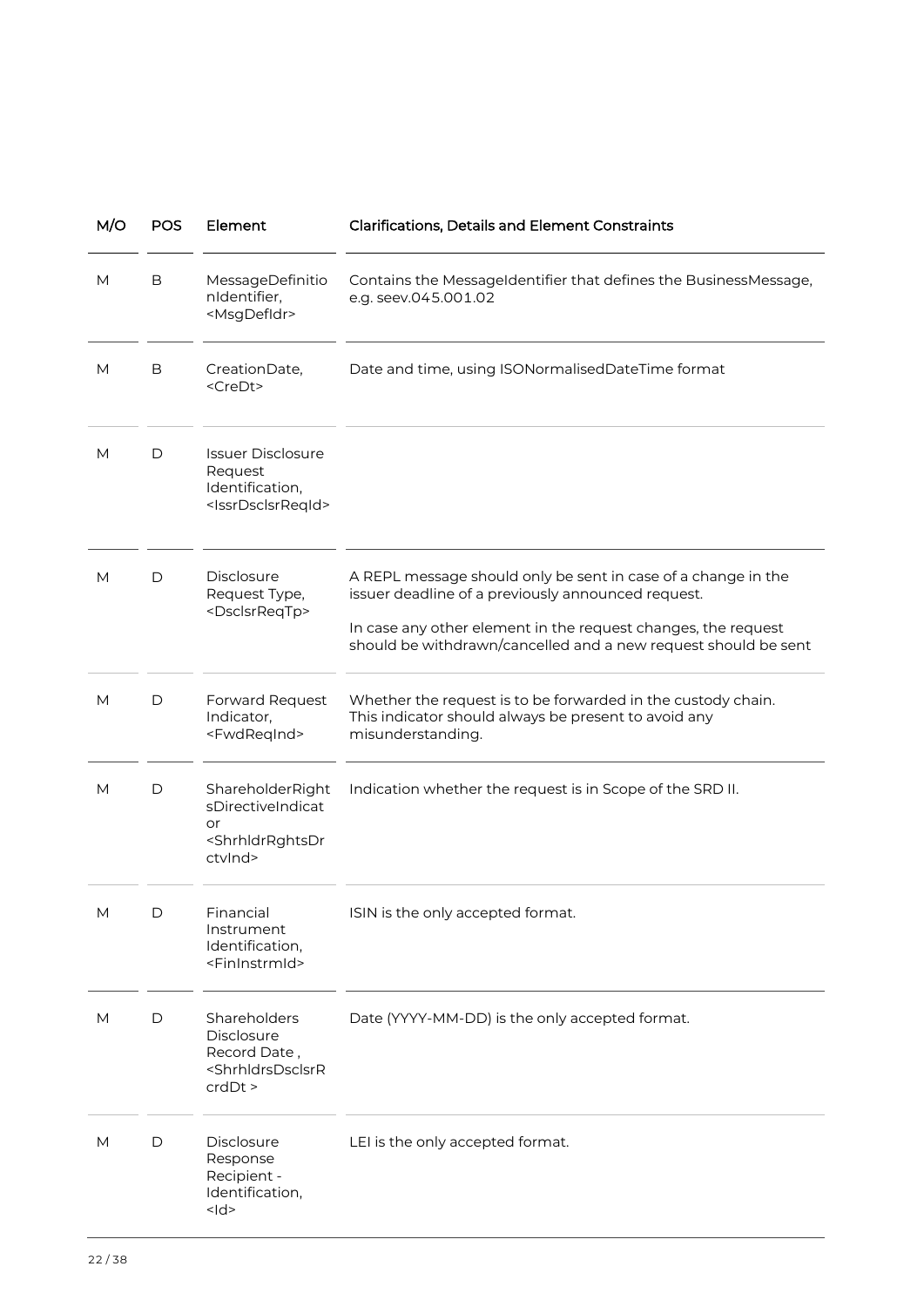

| M/O | <b>POS</b> | Element                                                                                                            | <b>Clarifications, Details and Element Constraints</b>                                                                                |
|-----|------------|--------------------------------------------------------------------------------------------------------------------|---------------------------------------------------------------------------------------------------------------------------------------|
| М   | D          | Disclosure<br>Response<br>Recipient -<br>Recipient Name,<br><rcptnm></rcptnm>                                      |                                                                                                                                       |
| M   | D          | <b>Disclosure</b><br>Response<br>Recipient -<br>Response<br>Recipient<br>Address,<br><rspnrcptadr></rspnrcptadr>   | AnyBIC is the only accepted format.                                                                                                   |
| M   | D          | <b>Issuer Disclosure</b><br>Deadline,<br><lssrdsclsrddin></lssrdsclsrddin>                                         | DateTime in UTC format is the only accepted format (YYYY-MM-<br>DDThh:mm:ss.sssZ (Z means Zulu Time ≡ UTC time ≡ zero UTC<br>offset)) |
| O   | D          | Response<br>Through Chain<br>Indicator,<br><rspnthrghchai<br>nlnd&gt;</rspnthrghchai<br>                           | If present the indicator will be ignored by OeKB CSD.<br>Response through the chain is not supported.                                 |
| O   | D          | Shares Quantity<br>Threshold,<br><shrsqtythrshid></shrsqtythrshid>                                                 | If used, it has to be provided by the issuer as a quantity of shares                                                                  |
| O   | D          | Request Share<br>Held Date,<br><reqshrhelddt></reqshrhelddt>                                                       | If present the indicator will be ignored by OeKB CSD.                                                                                 |
| O   | D          | Date Calculation<br>Method,<br><dtclctnmtd></dtclctnmtd>                                                           | Only to be used if the Request Share Held Date is present<br>If present the indicator will be ignored by OeKB CSD.                    |
| O   | D          | Disclosure<br>Response<br>Deadline<br><dsclsrrspnddln<br><math display="inline">\, &gt;</math></dsclsrrspnddln<br> | If present the indicator will be ignored by OeKB CSD.                                                                                 |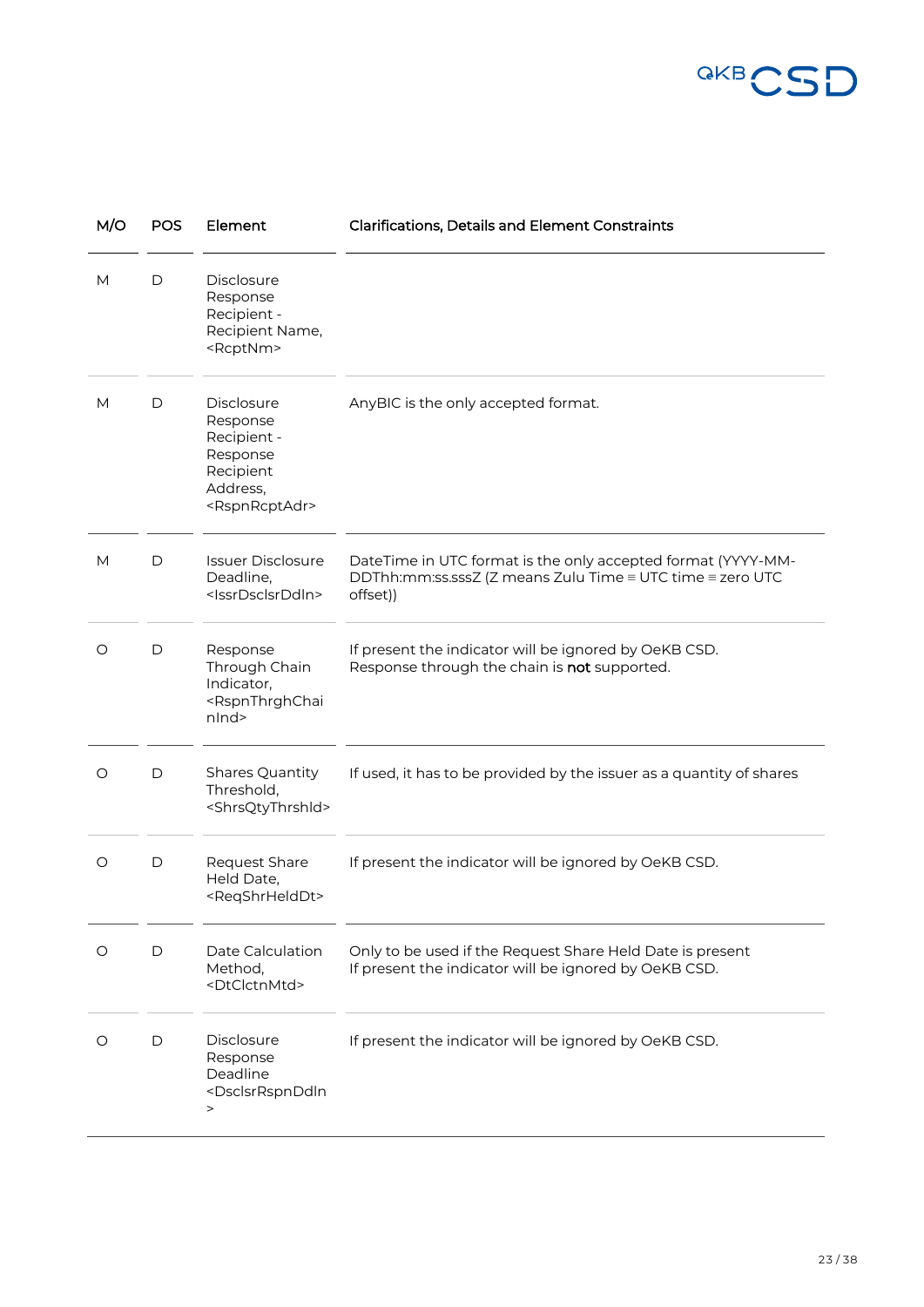#### <span id="page-23-0"></span>**2.5 seev.046.001.01 (ShareholdersIdentificationDisclosureRequestCancellationAdviceV01)**



Please find below the official released descriptions by SMPG (fields not recommended by SMPG will not be considered in outgoing SWIFTs):

M/O: whether the field must be populated; Mandatory: must be populated for the message to be processed properly; Optional: processed if populated; any field not listed may tacitly be dropped during processing

POS: position of field in message (Business Application Header or Document Body)

Element: semantic container (ISO20022 XML Tag)

|   | POS | Element                                                          | <b>Clarifications, Details and Element Constraints</b>                                                                                                                          |
|---|-----|------------------------------------------------------------------|---------------------------------------------------------------------------------------------------------------------------------------------------------------------------------|
| М | B   | From, <fr></fr>                                                  | The sender from a business context, which can be different than<br>the actual sender in the transport header (similar to MEOR in<br>MT). BICFI is the only accepted format.     |
| М | B   | To, $<$ To $>$                                                   | The receiver from a business context, which can be different<br>than the actual receiver in the transport header (similar to MERE<br>in MT). BICFI is the only accepted format. |
| М | B   | <b>BusinessMessagel</b><br>dentifier,<br><bizmsqldr></bizmsqldr> | The sender's unique ID/reference of the message                                                                                                                                 |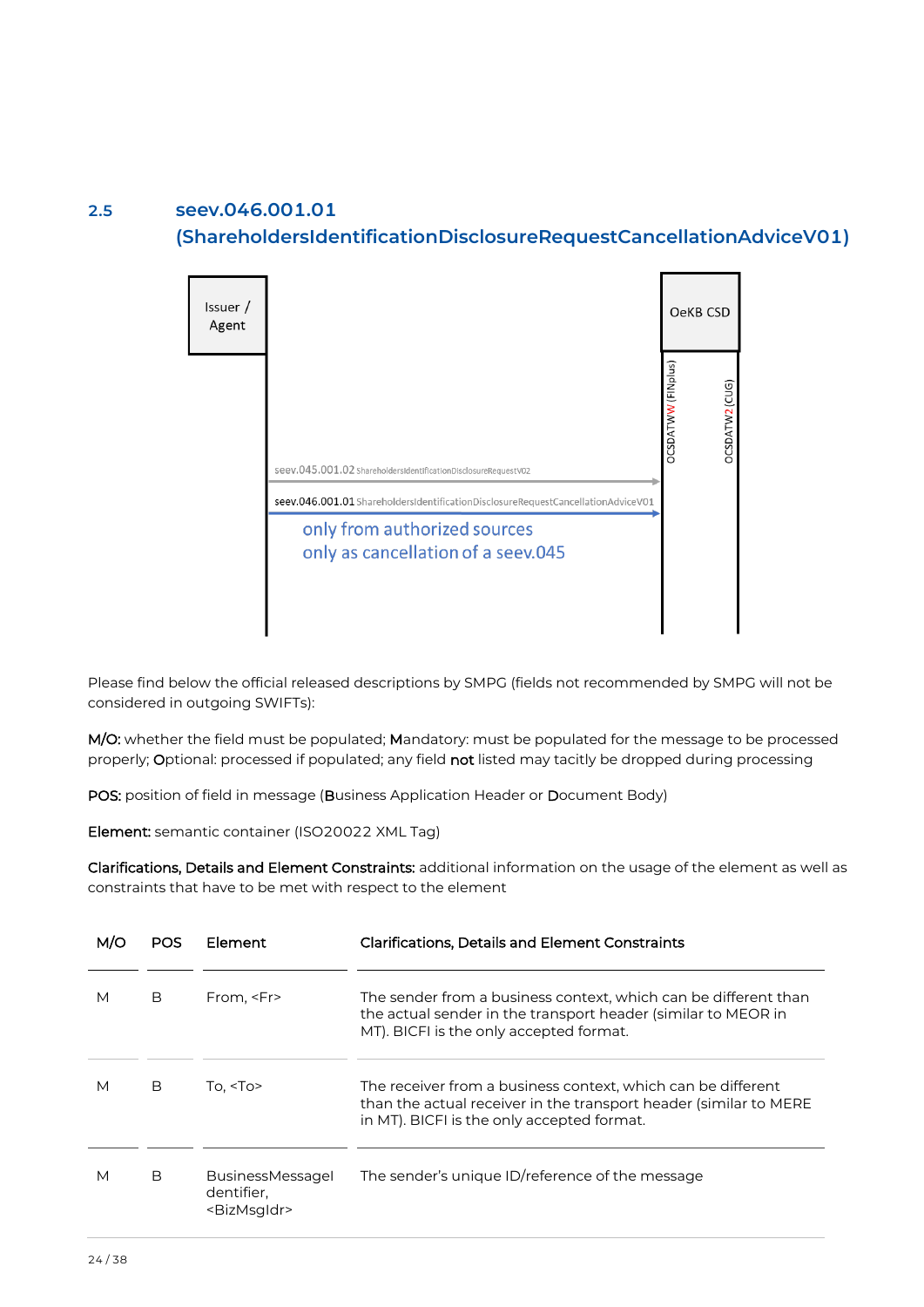

| M/O | <b>POS</b> | Element                                                                                                          | <b>Clarifications, Details and Element Constraints</b>                                                                                                                                                                                                                                    |
|-----|------------|------------------------------------------------------------------------------------------------------------------|-------------------------------------------------------------------------------------------------------------------------------------------------------------------------------------------------------------------------------------------------------------------------------------------|
| M   | В          | MessageDefinitionl<br>dentifier,<br><msgdefidr></msgdefidr>                                                      | Contains the MessageIdentifier that defines the<br>BusinessMessage, e.g. seev.046.001.02                                                                                                                                                                                                  |
| М   | B          | CreationDate,<br><credt></credt>                                                                                 | Date and time, using ISONormalisedDateTime format                                                                                                                                                                                                                                         |
| М   | D          | Issuer Disclosure<br>Request<br>Identification,<br><lssrdsclsrreqid></lssrdsclsrreqid>                           |                                                                                                                                                                                                                                                                                           |
| M   | D          | Financial<br>Instrument<br>Identification,<br><fininstrmid></fininstrmid>                                        | ISIN is the only accepted format.                                                                                                                                                                                                                                                         |
| М   | D          | Shareholders<br>Disclosure Record<br>Date,<br><shrhldrsdsclsrrcr<br><math>dDt</math> &gt;</shrhldrsdsclsrrcr<br> | Date (YYYY-MM-DD) is the only accepted format.                                                                                                                                                                                                                                            |
| М   | D          | CancellationReaso<br>n, <cxlrsn></cxlrsn>                                                                        | WITH is ONLY to be used in case of a cancellation triggered by<br>the issuer or the third party appointed by the issuer.                                                                                                                                                                  |
| O   | В          | Related - From,<br><fr></fr>                                                                                     | Optional block in the header, for the related message: the sender<br>from a business context, which can be different than the actual<br>sender in the transport header (similar to MEOR in MT). BICFI is<br>the only supported format                                                     |
| O   | B          | Related - To, <to></to>                                                                                          | Optional block in the header, for the related message: the<br>receiver from a business context, which can be different than the<br>actual receiver in the transport header (similar to MERE in MT).<br>BICFI is the only supported format<br>To be used if and only if <fr> is used.</fr> |
| O   | B          | $Related -$<br>BusinessMessagel<br>dentifier,<br><bizmsgldr></bizmsgldr>                                         | Optional block in the BAH, for the related message: the sender's<br>unique ID/reference of the message<br>To be used if and only if <fr> is used.</fr>                                                                                                                                    |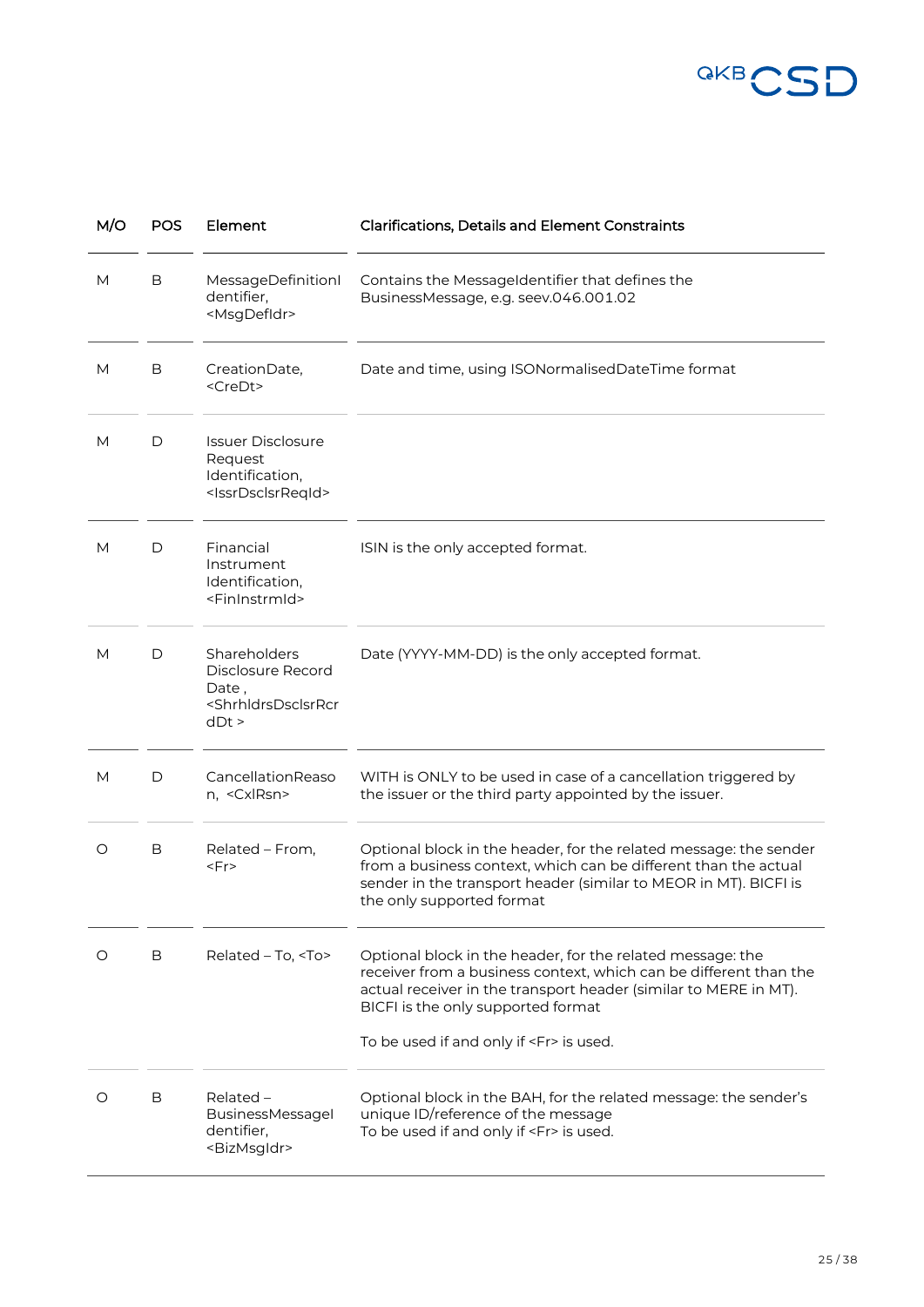| M/C | POS | Element                                                                  | <b>Clarifications, Details and Element Constraints</b>                                                                                                                                             |
|-----|-----|--------------------------------------------------------------------------|----------------------------------------------------------------------------------------------------------------------------------------------------------------------------------------------------|
| ∩   | B   | Related –<br>MessageDefinitionl<br>dentifier.<br><msqdefidr></msqdefidr> | Optional block in the header, for the related message: contains<br>the MessageIdentifier that defines the BusinessMessage, e.g.<br>seev.045.001.02<br>To be used if and only if <fr> is used.</fr> |
| ∩   | B   | $Related -$<br>CreationDate,<br>$<$ CreDt>                               | Optional block in the BAH, for the related message: date and<br>time, using ISONormalisedDateTime format<br>To be used if and only if <fr> is used.</fr>                                           |

#### <span id="page-25-0"></span>**2.6 seev.049.001.01**

#### **(ShareholderIdentificationDisclosureResponseStatusAdviceV01)**



Please find below the official released descriptions by SMPG (fields not recommended by SMPG will not be considered in outgoing SWIFTs):

M/O: whether the field must be populated; Mandatory: must be populated for the message to be processed properly; Optional: processed if populated; any field not listed may tacitly be dropped during processing

POS: position of field in message (Business Application Header or Document Body)

Element: semantic container (ISO20022 XML Tag)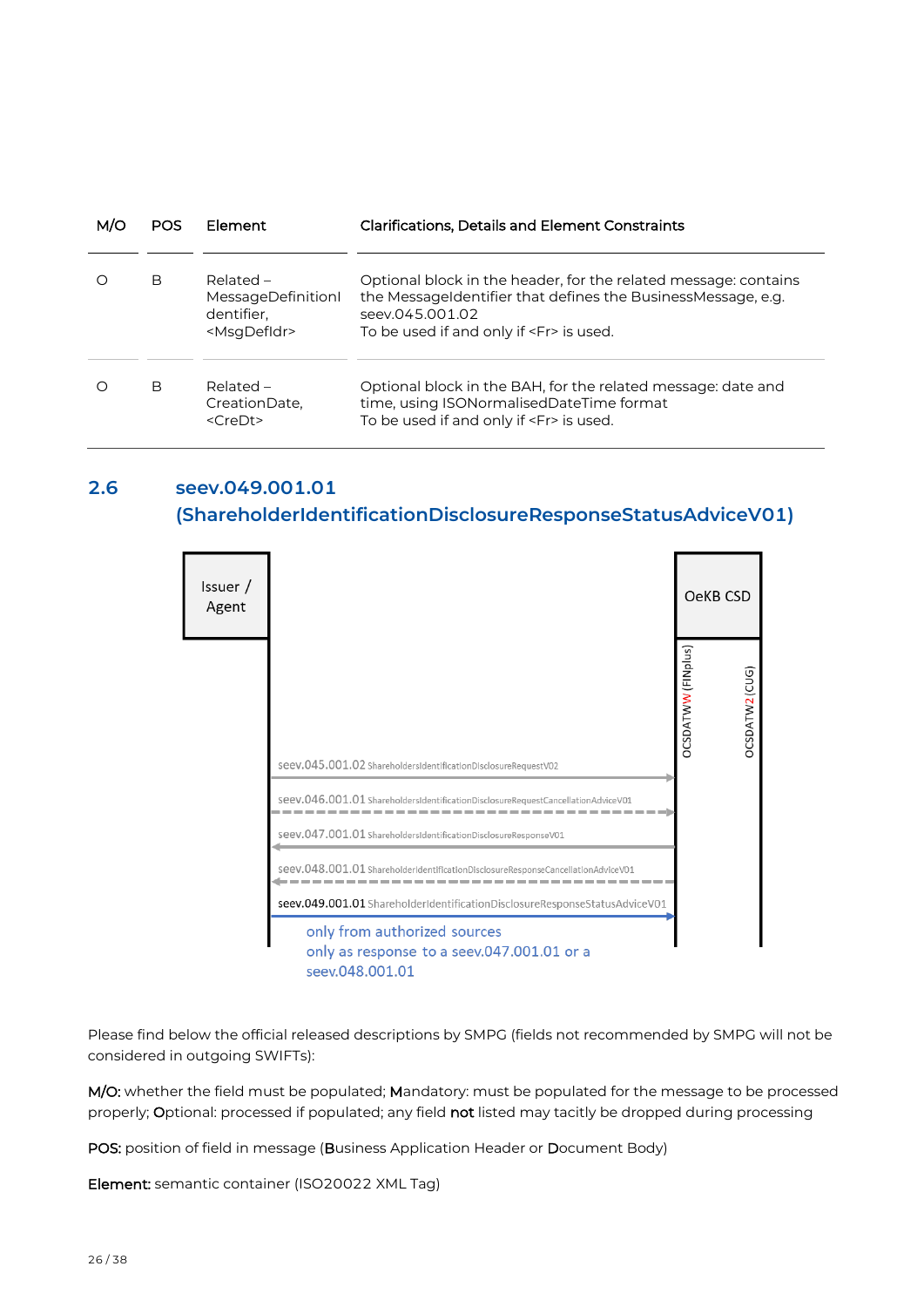

| M/O       | <b>POS</b>   | Element                                                                                                               | <b>Clarifications, Details and Element Constraints</b>                                                                                                                          |
|-----------|--------------|-----------------------------------------------------------------------------------------------------------------------|---------------------------------------------------------------------------------------------------------------------------------------------------------------------------------|
| ${\sf M}$ | В            | From, <fr></fr>                                                                                                       | The sender from a business context, which can be different than<br>the actual sender in the transport header (similar to MEOR in MT).<br>BICFI is the only accepted format.     |
| M         | В            | To, $<$ To>                                                                                                           | The receiver from a business context, which can be different than<br>the actual receiver in the transport header (similar to MERE in MT).<br>BICFI is the only accepted format. |
| M         | В            | <b>BusinessMessage</b><br>Identifier,<br><bizmsgldr></bizmsgldr>                                                      | The sender's unique ID/reference of the message                                                                                                                                 |
| M         | В            | MessageDefinitio<br>nIdentifier,<br><msgdefidr></msgdefidr>                                                           | Contains the MessageIdentifier that defines the BusinessMessage,<br>e.g. seev.046.001.02                                                                                        |
| М         | B            | CreationDate,<br><credt></credt>                                                                                      | Date and time, using ISONormalisedDateTime format                                                                                                                               |
| М         | D            | Disclosure<br>Response<br>Identification,<br><dsclsrrspnid></dsclsrrspnid>                                            |                                                                                                                                                                                 |
| М         | D            | <b>Issuer Disclosure</b><br>Request<br>Identification,<br><lssrdsclsrreqid></lssrdsclsrreqid>                         |                                                                                                                                                                                 |
| М         | D            | Financial<br>Instrument<br>Identification,<br><fininstrmid></fininstrmid>                                             | ISIN is the only accepted format.                                                                                                                                               |
| M         | $\mathsf{D}$ | Shareholders<br><b>Disclosure</b><br>Record Date,<br><shrhldrsdsclsrr<br><math>crdDt</math> &gt;</shrhldrsdsclsrr<br> | Date (YYYY-MM-DD) is the only accepted format.                                                                                                                                  |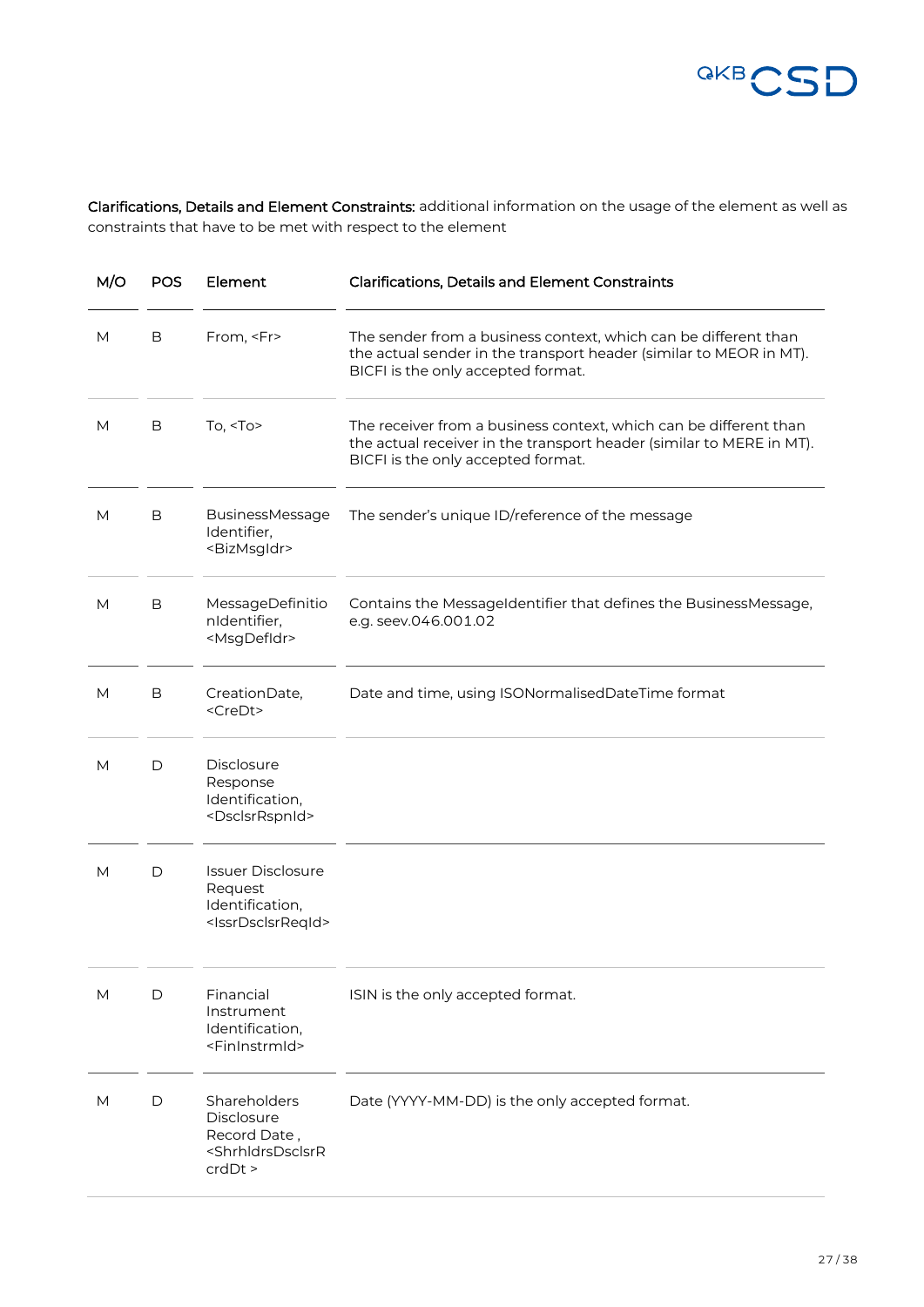| M/O | <b>POS</b> | Element                                                                  | <b>Clarifications, Details and Element Constraints</b>                                                                                                                                                                                                                                    |
|-----|------------|--------------------------------------------------------------------------|-------------------------------------------------------------------------------------------------------------------------------------------------------------------------------------------------------------------------------------------------------------------------------------------|
| М   | D          | Responding<br>Intermediary-<br>Name, <nm></nm>                           |                                                                                                                                                                                                                                                                                           |
| М   | D          | Responding<br>Intermediary-<br>Identification,<br><ld></ld>              | LEI is the only accepted format.                                                                                                                                                                                                                                                          |
| М   | D          | Response<br>Reception Status,<br><rspnrcptnsts></rspnrcptnsts>           | It can only contain the status as "accepted" or "rejected". In case of<br>a rejection, a rejection reason can be specified                                                                                                                                                                |
| O   | B          | Related - From,<br><fr></fr>                                             | Optional block in the header, for the related message: the sender<br>from a business context, which can be different than the actual<br>sender in the transport header (similar to MEOR in MT). BICFI is<br>the only supported format                                                     |
| O   | B          | Related - To, <to></to>                                                  | Optional block in the header, for the related message: the receiver<br>from a business context, which can be different than the actual<br>receiver in the transport header (similar to MERE in MT). BICFI is<br>the only supported format<br>To be used if and only if <fr> is used.</fr> |
|     |            |                                                                          |                                                                                                                                                                                                                                                                                           |
| O   | B          | $Related -$<br>BusinessMessage<br>Identifier,<br><bizmsgldr></bizmsgldr> | Optional block in the BAH, for the related message: the sender's<br>unique ID/reference of the message<br>To be used if and only if <fr> is used.</fr>                                                                                                                                    |
| O   | B          | Related -<br>MessageDefinitio<br>nIdentifier,<br><msgdefidr></msgdefidr> | Optional block in the header, for the related message: contains the<br>MessageIdentifier that defines the BusinessMessage, e.g.<br>seev.045.001.02<br>To be used if and only if <fr> is used.</fr>                                                                                        |
| O   | B          | Related -<br>CreationDate,<br><credt></credt>                            | Optional block in the BAH, for the related message: date and time,<br>using ISONormalisedDateTime format<br>To be used if and only if <fr> is used.</fr>                                                                                                                                  |

#### <span id="page-27-0"></span>**2.7 Not accepted Incoming Messages**

OeKB CSD does not accept any other message type or version on any BIC/ENDPOINT, especially: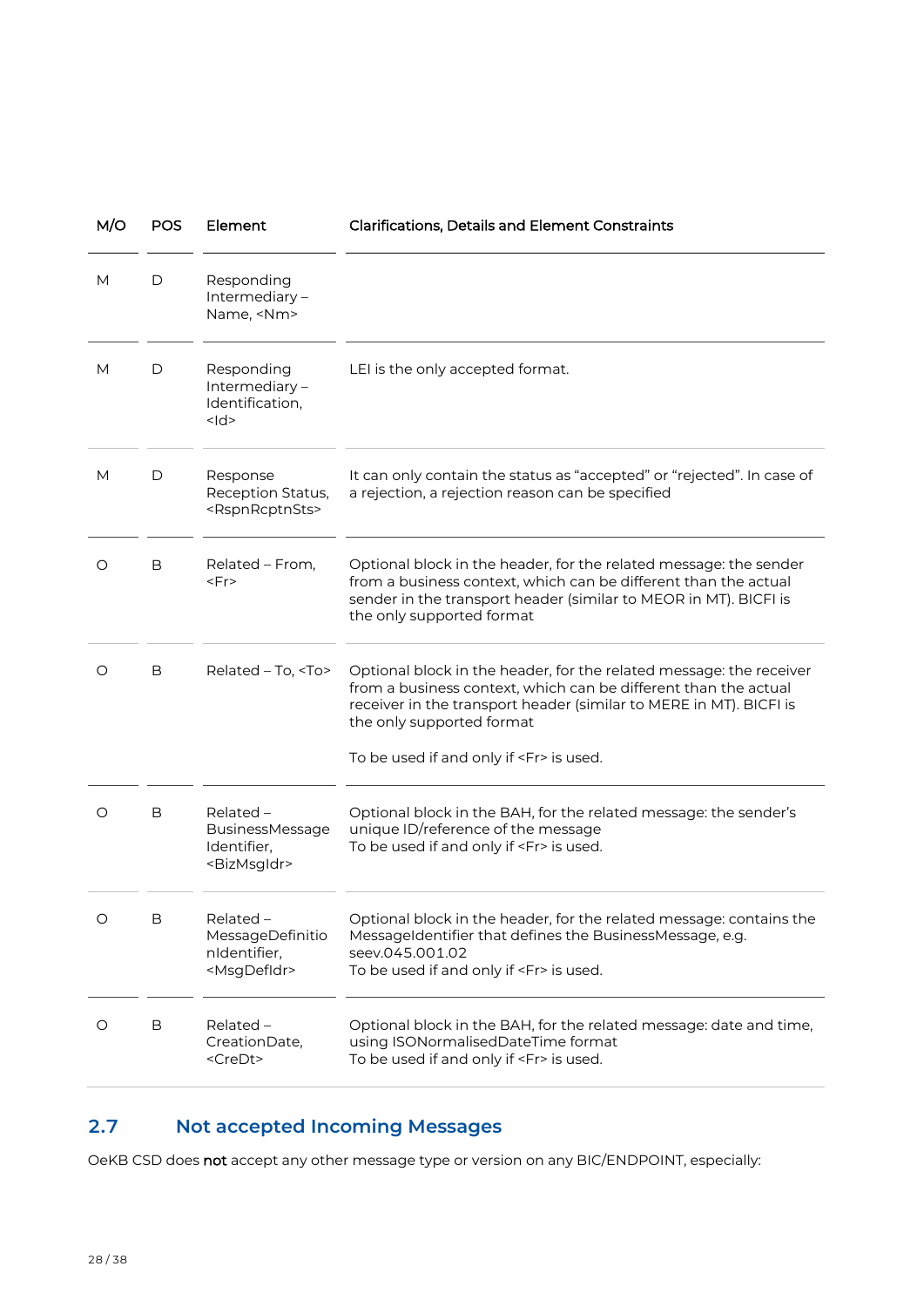

| Message Type    | <b>Notification Type</b>                | Reason                                                                       |
|-----------------|-----------------------------------------|------------------------------------------------------------------------------|
| seev.006.001.06 | Meeting Instruction Status V06          | instructions and voting not be<br>communicated via the chain but<br>directly |
| seev.007.001.06 | Meeting Vote Execution Confirmation V06 | instructions and voting not be<br>communicated via the chain but<br>directly |

#### **General Meetings**



#### **Disclosure Request**

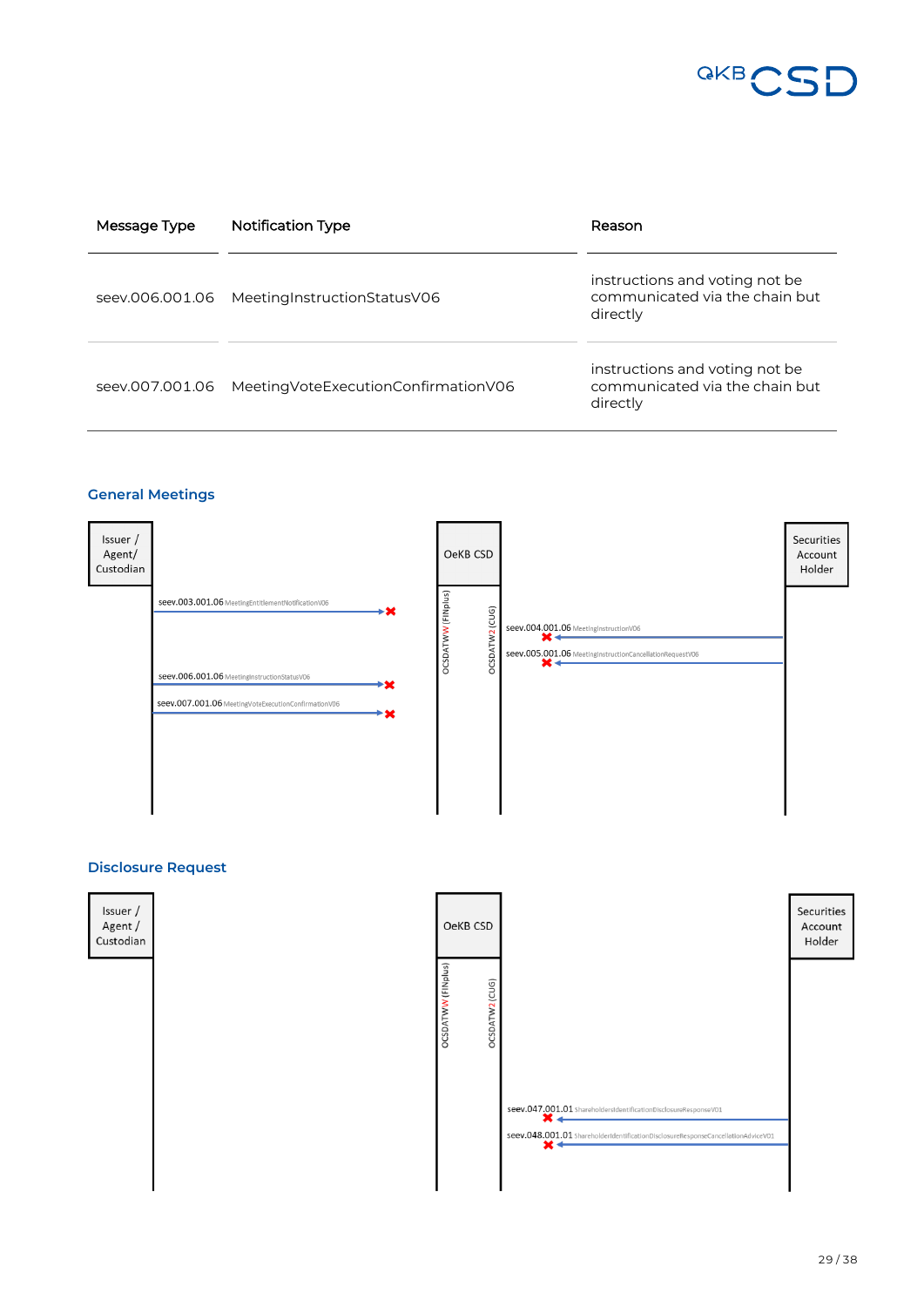# <span id="page-29-0"></span>**3. Outgoing SWIFT ISO 20022 Messages**

The following message types are sent by OeKB CSD:

| Message Type   | <b>Notification Type</b>                                             | On BIC/ENDPOINT              | <b>Technical</b><br>Specification |
|----------------|----------------------------------------------------------------------|------------------------------|-----------------------------------|
| seev.047.001.0 | ShareholdersIdentificationDisclosureRespo<br>nseV01                  | <b>OCSDATWW</b><br>(FINplus) | swift                             |
| seev.048.001.0 | ShareholderIdentificationDisclosureRespo<br>nseCancellationAdviceV01 | <b>OCSDATWW</b><br>(FINplus) | swift                             |

#### <span id="page-29-1"></span>**3.1 seev.047.001.01 (ShareholdersIdentificationDisclosureResponseV01**



Please find below the official released descriptions by SMPG (fields not recommended by SMPG will not be considered in outgoing SWIFTs):

M/O: whether the field always is present/populated; Mandatory: always is populated; Optional: present/populated under certain conditions only

POS: position of field in message (Business Application Header or Document Body)

Element: semantic container (ISO20022 XML Tag)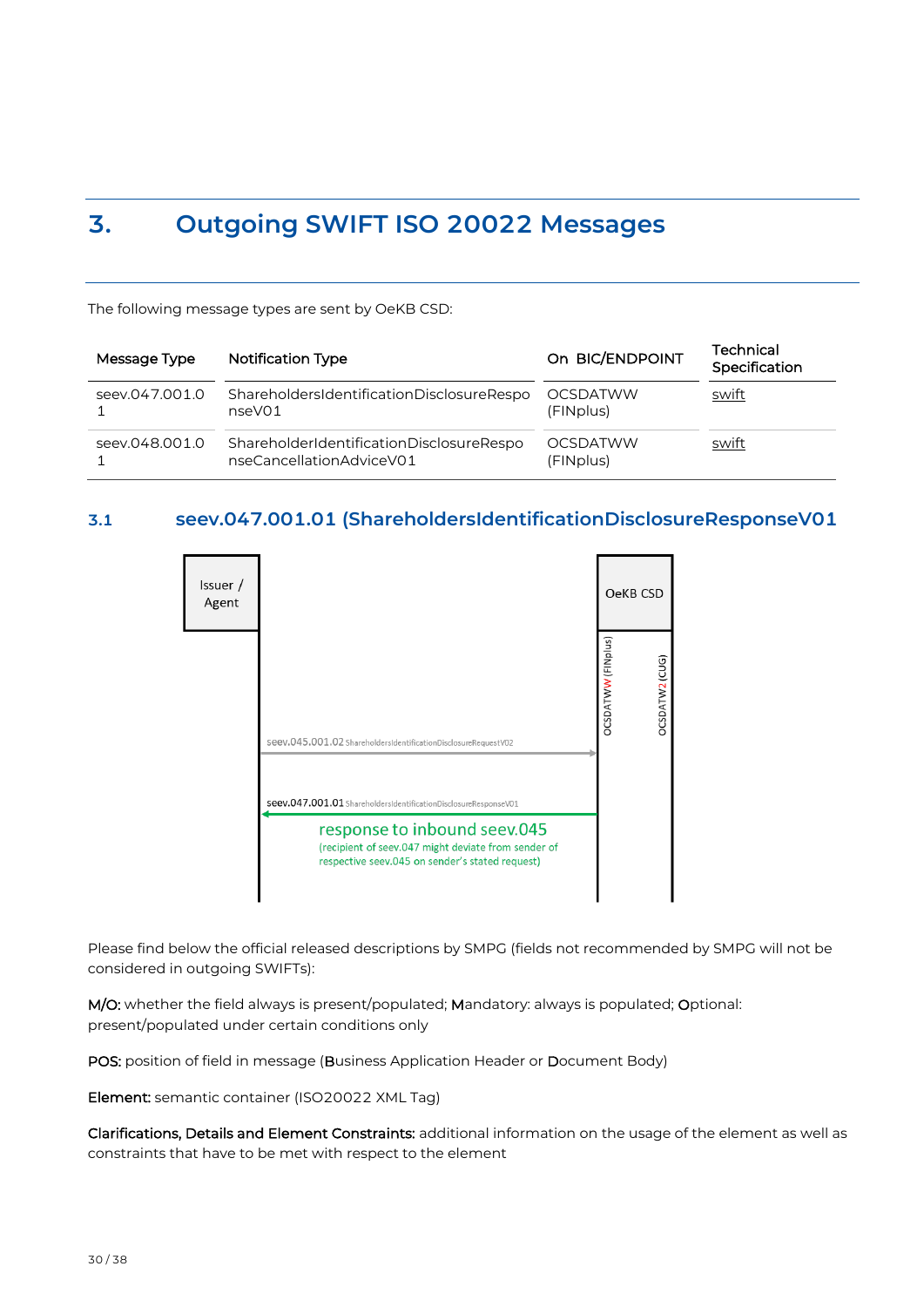

| M/O | <b>POS</b>  | Element                                                                                          | <b>Clarifications, Details and Element Constraints</b>                                    |
|-----|-------------|--------------------------------------------------------------------------------------------------|-------------------------------------------------------------------------------------------|
| М   | $\mathsf B$ | From, <fr></fr>                                                                                  | <b>BICFI (OCSDATWW)</b>                                                                   |
| M   | В           | To, $<$ To $>$                                                                                   | BICFI (receiving party started in inbound seev.045.001.02<br><rspnrcptadr>)</rspnrcptadr> |
| M   | В           | BusinessMessage<br>Identifier,<br><bizmsgldr></bizmsgldr>                                        |                                                                                           |
| M   | $\mathsf B$ | MessageDefinitio<br>nIdentifier,<br><msgdefidr></msgdefidr>                                      | seev.047.001.02                                                                           |
| M   | B           | CreationDate,<br><credt></credt>                                                                 | Date and time, using ISONormalisedDateTime format                                         |
| M   | D           | Pagination                                                                                       |                                                                                           |
| M   | $\mathsf D$ | <b>Issuer Disclosure</b><br>Request<br>Identification,<br><issrdsclsrreqid></issrdsclsrreqid>    | taken from inbound seev.045.001.02                                                        |
| M   | D           | Financial<br>Instrument<br>Identification,<br><fininstrmid></fininstrmid>                        | ISIN, taken from inbound seev.045.001.02                                                  |
| M   | D           | Shareholders<br>Disclosure<br>Record Date,<br><shrhldrsdsclsrr<br>crdDt&gt;</shrhldrsdsclsrr<br> | Date (YYYY-MM-DD), taken from inbound seev.045.001.02                                     |
| M   | D           | Disclosure<br>Response<br>Identification,<br><dsclsrrspnid></dsclsrrspnid>                       |                                                                                           |
| M   | $\mathsf D$ | Responding<br>Intermediary-<br>Name, <nm></nm>                                                   | OeKB CSD                                                                                  |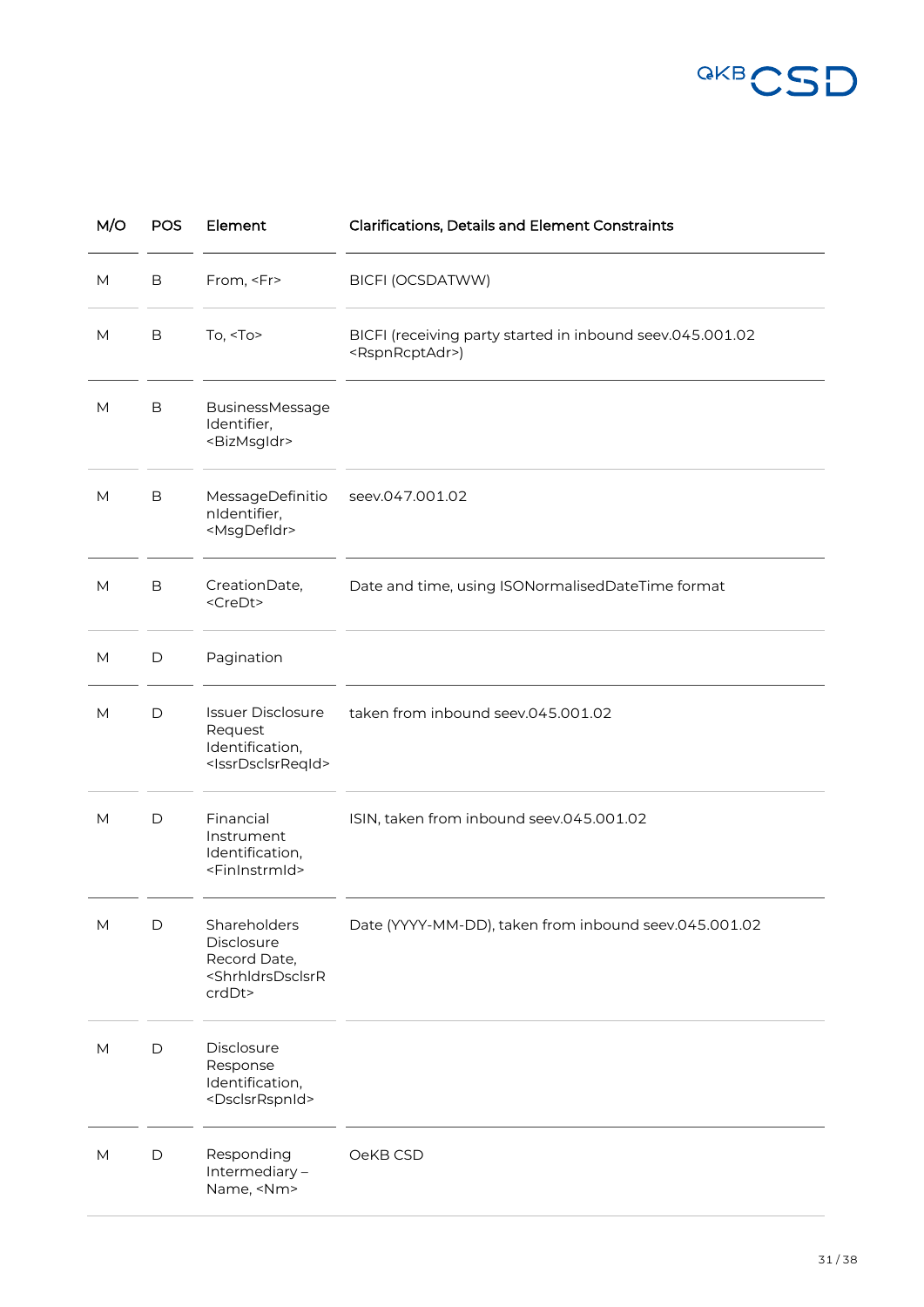| M/O | POS | Element                                                                                                   | <b>Clarifications, Details and Element Constraints</b>                                                                                     |  |
|-----|-----|-----------------------------------------------------------------------------------------------------------|--------------------------------------------------------------------------------------------------------------------------------------------|--|
| M   | D   | Responding<br>Intermediary-<br>Identification,<br>$<$ $\mathsf{Id}$                                       | LEI of OeKB CSD                                                                                                                            |  |
| M   | D   | Responding<br>Intermediary-<br>Contact Person,<br><ctctprsn></ctctprsn>                                   | Name and email address                                                                                                                     |  |
| M   | D   | Safekeeping<br>Account,<br><sfkpgacct></sfkpgacct>                                                        | Safekeeping account that the responding intermediary has with<br>the intermediary up the chain.<br>,N/A' for securities issued at OeKB CSD |  |
| M   | D   | Account Servicer,<br><acctsvcr></acctsvcr>                                                                | Intermediary up the chain from the responding intermediary - LEI                                                                           |  |
|     |     |                                                                                                           | ,N/A' for securities issued at OeKB CSD                                                                                                    |  |
| M   | D   | Shareholding<br>Balance On Own<br>Account,<br><shrhldgbalono<br>wnAcct&gt;</shrhldgbalono<br>             | Zero (0)                                                                                                                                   |  |
| M   | D   | Shareholding<br><b>Balance On Client</b><br>Account,<br><shrhidgbaloncl<br>ntAcct&gt;</shrhidgbaloncl<br> | Securities quantity held by OeKB CSD on behalf of clients                                                                                  |  |
| M   | D   | Total<br>Shareholding<br>Balance,<br><ttlshrhldgbal></ttlshrhldgbal>                                      | Securities quantity held by OeKB CSD on behalf of clients                                                                                  |  |
| M   | D   | Safekeeping<br>Account,<br><sfkpgacct></sfkpgacct>                                                        | Account number at the Account Servicer (if populated)                                                                                      |  |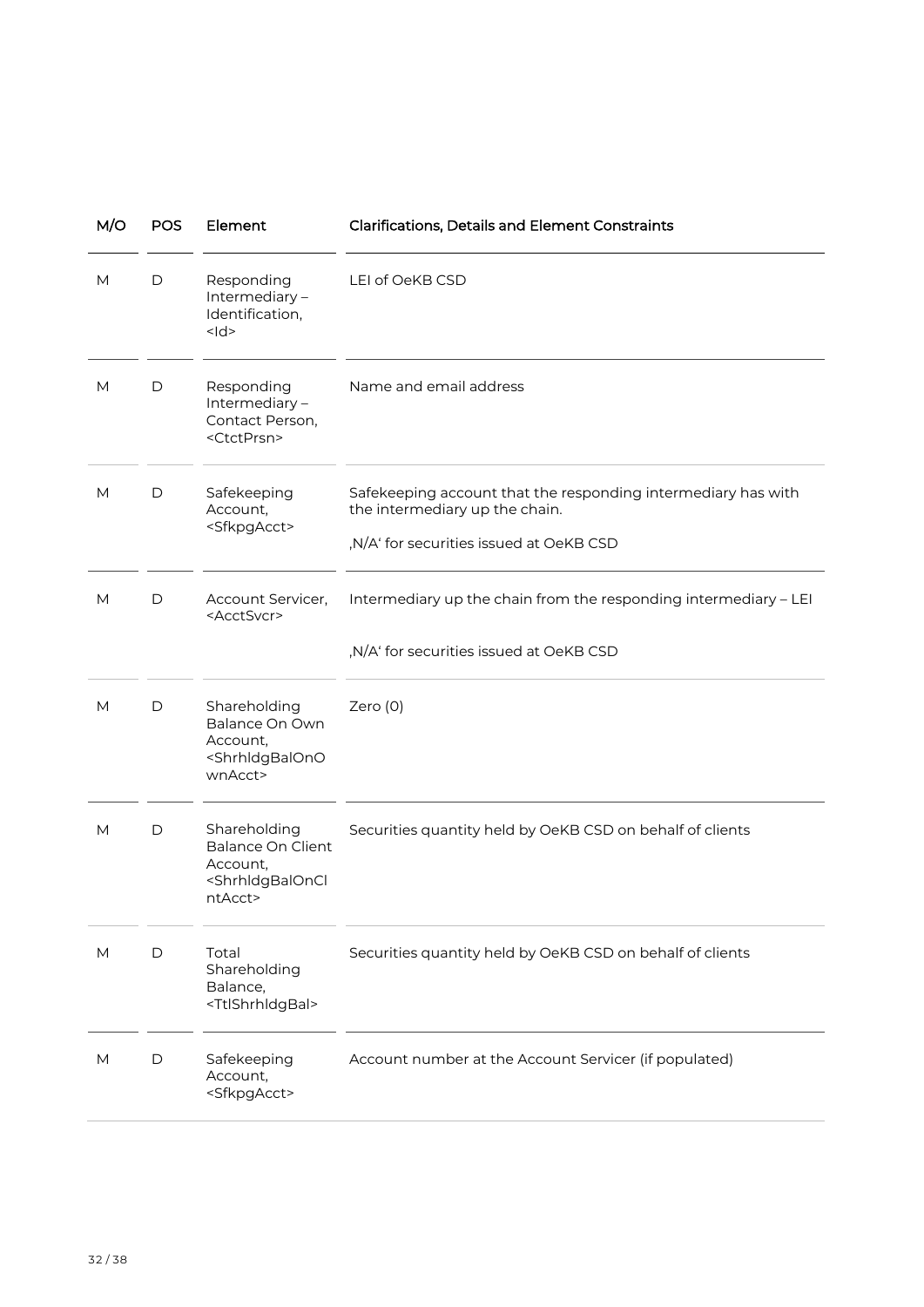

| M/O | <b>POS</b> | Element                                                                                                             | <b>Clarifications, Details and Element Constraints</b>                                                                                                |  |
|-----|------------|---------------------------------------------------------------------------------------------------------------------|-------------------------------------------------------------------------------------------------------------------------------------------------------|--|
| М   | D          | Securities<br>Account Holder -<br>Legal Person -<br>Name And<br>Address,<br><nmandadr></nmandadr>                   | Disclosed Securities Account Holder name and address                                                                                                  |  |
| M   | D          | Securities<br>Account Holder -<br>Legal Person -<br>Identification,<br>$<$ $\vert d$                                | Disclosed Securities Account Holder LEI                                                                                                               |  |
| M   | D          | Shareholding<br>Type,<br><shrhldgtp></shrhldgtp>                                                                    | U'                                                                                                                                                    |  |
| М   | D          | Quantity, <qty></qty>                                                                                               | Securities quantity held by OeKB CSD on behalf of Securities<br>Account Holder                                                                        |  |
| O   | D          | Non Disclosed<br>Shareholding<br>Quantity,<br><nondscldshrhld<br>gQty&gt;</nondscldshrhld<br>                       | This element used to indicate any securities quantity held by<br>customers of OeKB CSD who have prohibited disclosure (if<br>populated)               |  |
| O   | D          | <b>Below Threshold</b><br>Shareholding<br>Quantity,<br><blwthrshldshrhl<br>dgQty&gt;</blwthrshldshrhl<br>           | This element used to indicate any securities quantity held by<br>customers of OeKB CSD having a balance below threshold (if<br>populated)             |  |
| O   | D          | Initial Date Of<br>Shareholding,<br><initldtofshrhldg<br><math display="inline">\,&gt;</math></initldtofshrhldg<br> | Date (YYYY-MM-DD) if populated                                                                                                                        |  |
| O   | D          | Third Party - Role,<br><role></role>                                                                                | To be used with code DECM, to report the details of the third party<br>who is authorised to take investment decisions on behalf of the<br>shareholder |  |
| O   | D          | Third Party -<br>Name, <nm></nm>                                                                                    | To be used to report the name of the third party                                                                                                      |  |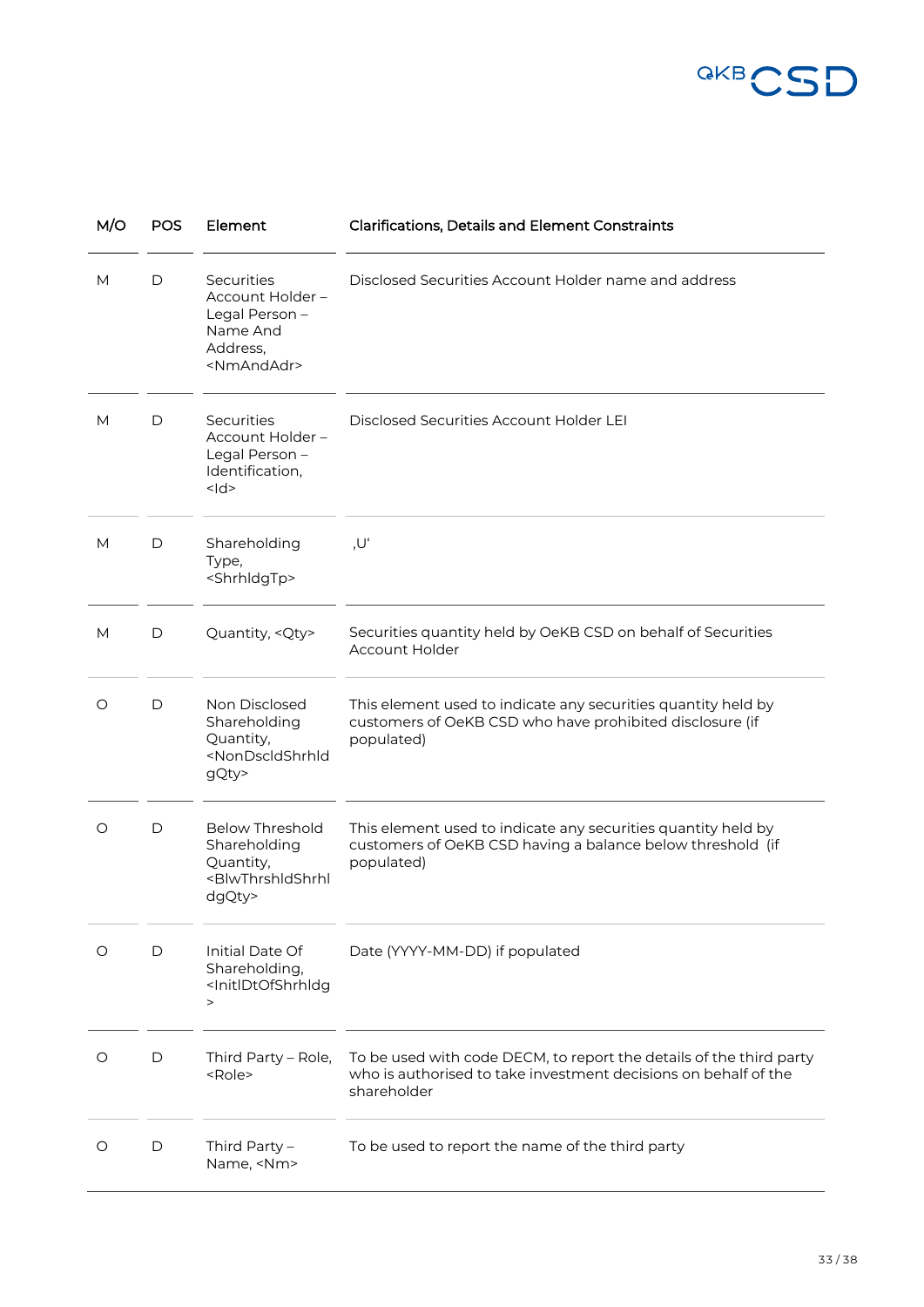| M/O     | <b>POS</b> | Element                                     | <b>Clarifications, Details and Element Constraints</b> |  |
|---------|------------|---------------------------------------------|--------------------------------------------------------|--|
| $\circ$ | D          | Third Party –<br>Identification,<br>$<$ ld> | LEI if populated                                       |  |

### <span id="page-33-0"></span>**3.2 seev.048.001.01 (ShareholderIdentificationDisclosureResponseCancellationAdviceV01)**

| Issuer /<br>Agent |                                                                                                                                                                              |                           | OeKB CSD              |
|-------------------|------------------------------------------------------------------------------------------------------------------------------------------------------------------------------|---------------------------|-----------------------|
|                   | seev.045.001.02 ShareholdersIdentificationDisclosureRequestV02                                                                                                               | <b>DCSDATWW</b> (FINplus) | <b>DCSDATW2</b> (CUG) |
|                   | seev.046.001.01 ShareholdersIdentificationDisclosureRequestCancellationAdviceV01<br>seev.047.001.01 ShareholdersIdentificationDisclosureResponseV01                          |                           |                       |
|                   | seev.048.001.01 ShareholderIdentificationDisclosureResponseCancellationAdviceV01                                                                                             |                           |                       |
|                   | only as cancellation of a seev.047<br>that responded to a seev.045<br>(recipient of seev.048 might deviate from sender of<br>respective seev.045 on sender's stated request) |                           |                       |

Please find below the official released descriptions by SMPG (fields not recommended by SMPG will not be considered in outgoing SWIFTs):

M/O: whether the field always is present/populated; Mandatory: always is populated; Optional: present/populated under certain conditions only

POS: position of field in message (Business Application Header or Document Body)

Element: semantic container (ISO20022 XML Tag)

| M/O | POS. | Element         | <b>Clarifications, Details and Element Constraints</b> |  |
|-----|------|-----------------|--------------------------------------------------------|--|
| M   | B    | From. <fr></fr> | BICFI (OCSDATWW)                                       |  |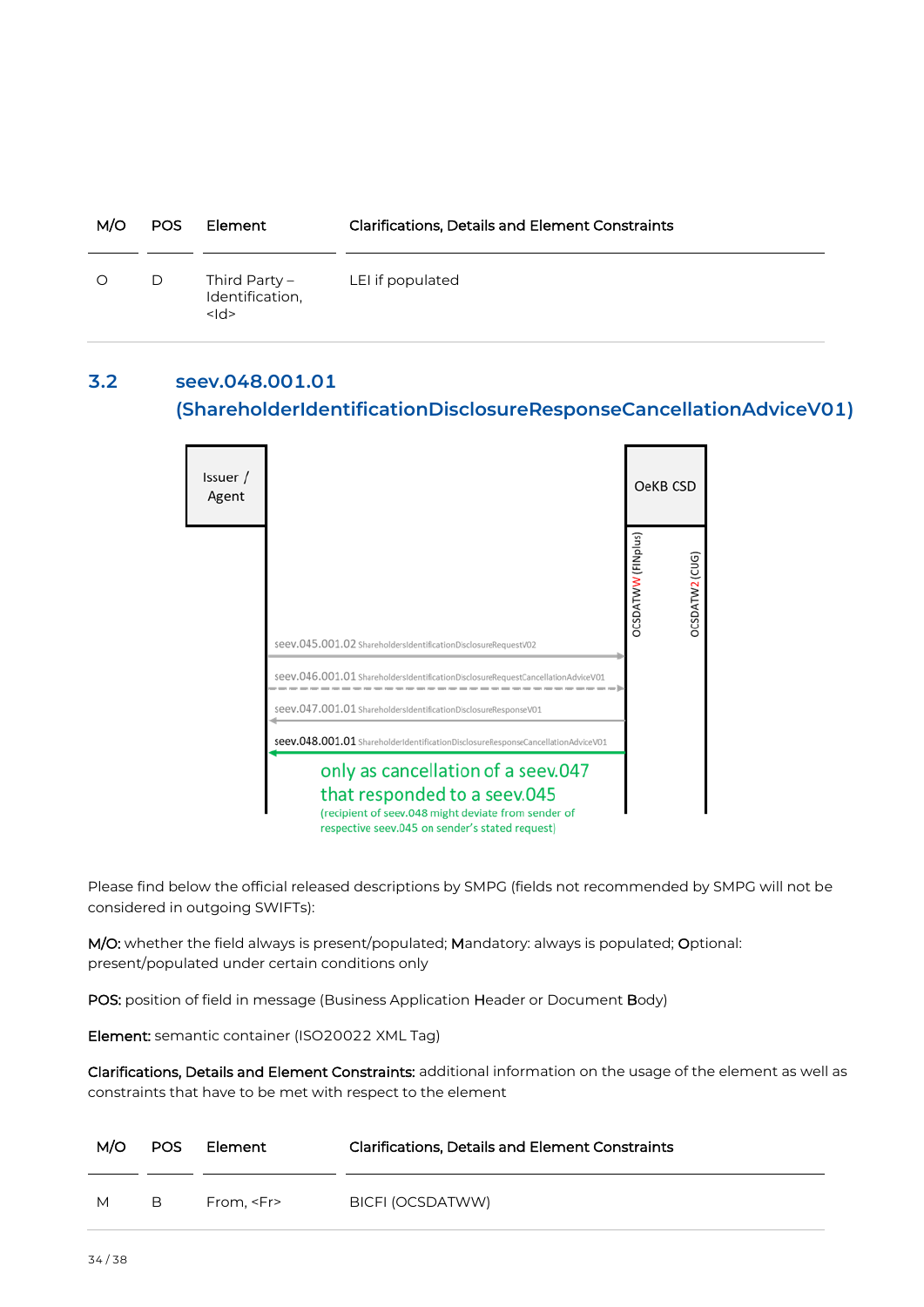

| M/O                               | <b>POS</b>   | Element                                                                                          | <b>Clarifications, Details and Element Constraints</b>                                    |
|-----------------------------------|--------------|--------------------------------------------------------------------------------------------------|-------------------------------------------------------------------------------------------|
| M                                 | В            | To, $<$ To $>$                                                                                   | BICFI (receiving party started in inbound seev.045.001.02<br><rspnrcptadr>)</rspnrcptadr> |
| M                                 | В            | BusinessMessage<br>Identifier,<br><bizmsgldr></bizmsgldr>                                        |                                                                                           |
| M                                 | B            | MessageDefinitio<br>nIdentifier,<br><msgdefidr></msgdefidr>                                      | seev.048.001.02                                                                           |
| M                                 | B            | CreationDate,<br><credt></credt>                                                                 | Date and time, using ISONormalisedDateTime format                                         |
| М                                 | D            | <b>Issuer Disclosure</b><br>Request<br>Identification,<br><lssrdsclsrreqid></lssrdsclsrreqid>    | taken from inbound seev.045.001.02                                                        |
| M                                 | $\mathsf{D}$ | Financial<br>Instrument<br>Identification,<br><fininstrmid></fininstrmid>                        | ISIN, taken from inbound seev.045.001.02                                                  |
| M                                 | D            | Shareholders<br>Disclosure<br>Record Date,<br><shrhldrsdsclsrr<br>crdDt&gt;</shrhldrsdsclsrr<br> | Date (YYYY-MM-DD), taken from inbound seev.045.001.02                                     |
| M                                 | $\mathsf D$  | Disclosure<br>Response<br>Identification,<br><dsclsrrspnid></dsclsrrspnid>                       |                                                                                           |
| $\mathsf{M}% _{H}=\mathsf{M}_{H}$ | $\mathsf D$  | Responding<br>Intermediary-<br>Name, <nm></nm>                                                   | OeKB CSD                                                                                  |
| M                                 | $\mathsf D$  | Responding<br>Intermediary-<br>Identification,<br>$<$ $ d>$                                      | LEI of OeKB CSD                                                                           |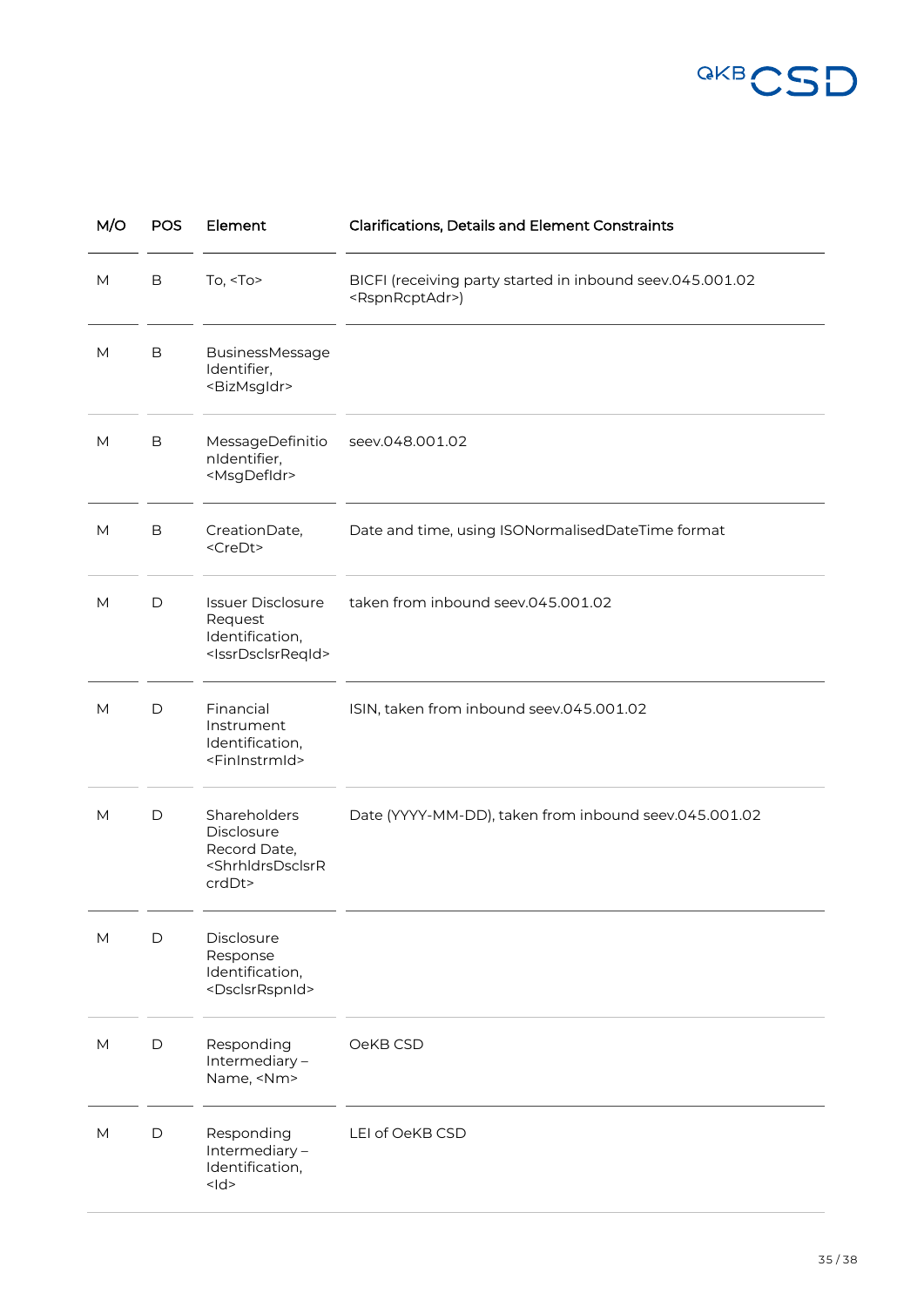| M/O | POS | Element                                                                  | <b>Clarifications, Details and Element Constraints</b>    |
|-----|-----|--------------------------------------------------------------------------|-----------------------------------------------------------|
| O   | B   | Related - From,<br>$<$ Fr>                                               | not used, reserved for future use                         |
| O   | B   |                                                                          | Related - To, <to> not used, reserved for future use</to> |
| O   | B   | $Related -$<br>BusinessMessage<br>Identifier,<br><bizmsgldr></bizmsgldr> | not used, reserved for future use                         |
| O   | B   | Related -<br>MessageDefinitio<br>nIdentifier,<br><msgdefidr></msgdefidr> | not used, reserved for future use                         |
| O   | B   | Related -<br>CreationDate,<br><credt></credt>                            | not used, reserved for future use                         |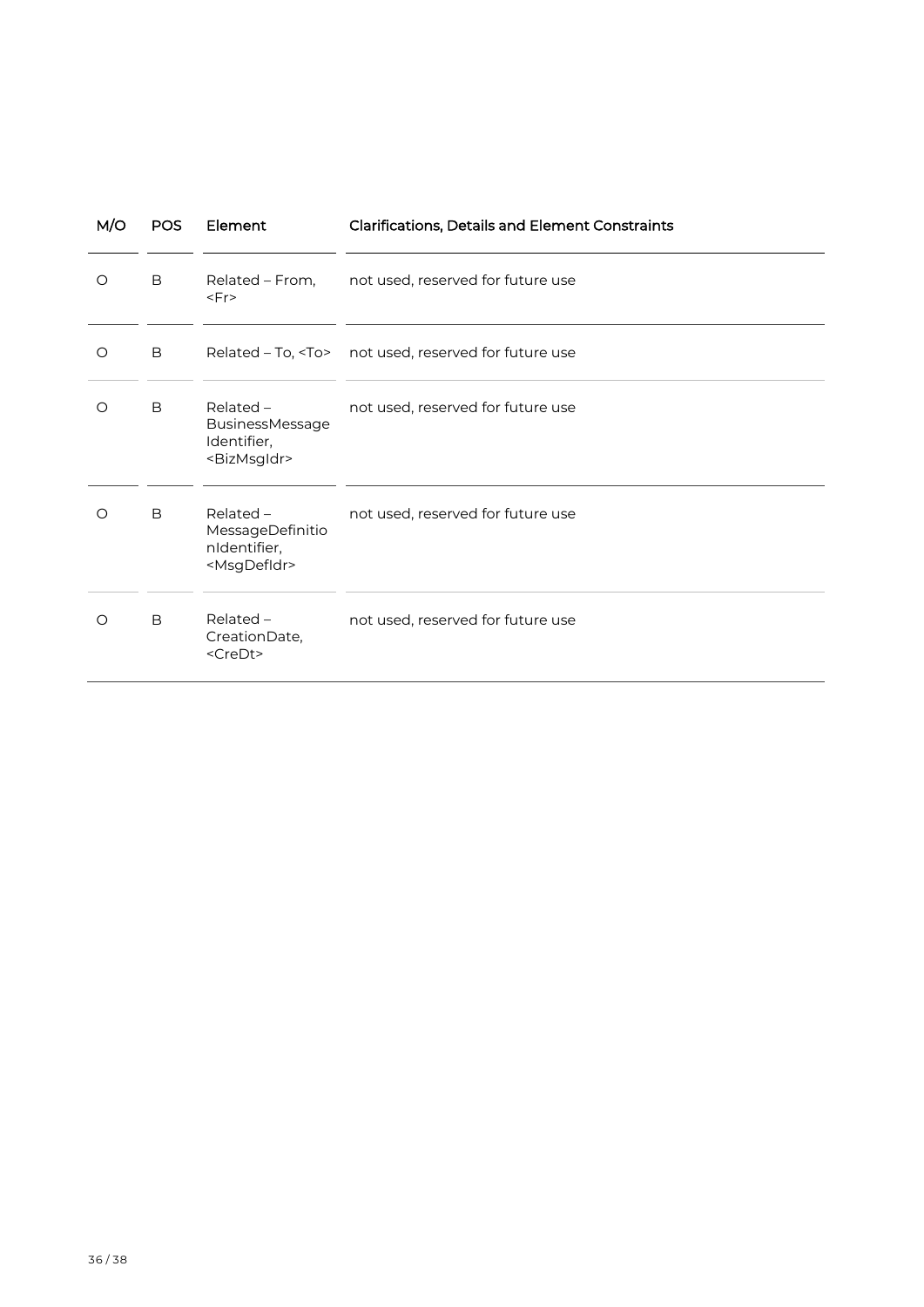

### <span id="page-36-0"></span>**4. Issuer Agent – Information Provider**

Issuers have the possibility to authorize an Information Provider for submitting information to OeKB CSD for the safekeeping and administration with regard to General Meetings and Disclosure Requests. Therefore a legally binding form signed by the Issuer has to be sent according to Annex 10 Authorization Information Provider, see also section 2.6 (3) GTC of OeKB CSD.

#### <span id="page-36-1"></span>**4.1 Issuer Information also via SWIFT ISO 15022**

Issuers are required to submit information according to Annex 9 Information required for the Safekeeping and Administration of the Securities Categories.

If an issuer intends to send messages in SWIFT ISO 15022 the following mandatory key field should be included in the message:

:97A: :SAFE//Dummy account No

| Option A | :4!c//35x | (Qualifier)(Account Number) |
|----------|-----------|-----------------------------|
| Option C | :4!c//4!c | (Qualifier)(Account Code)   |